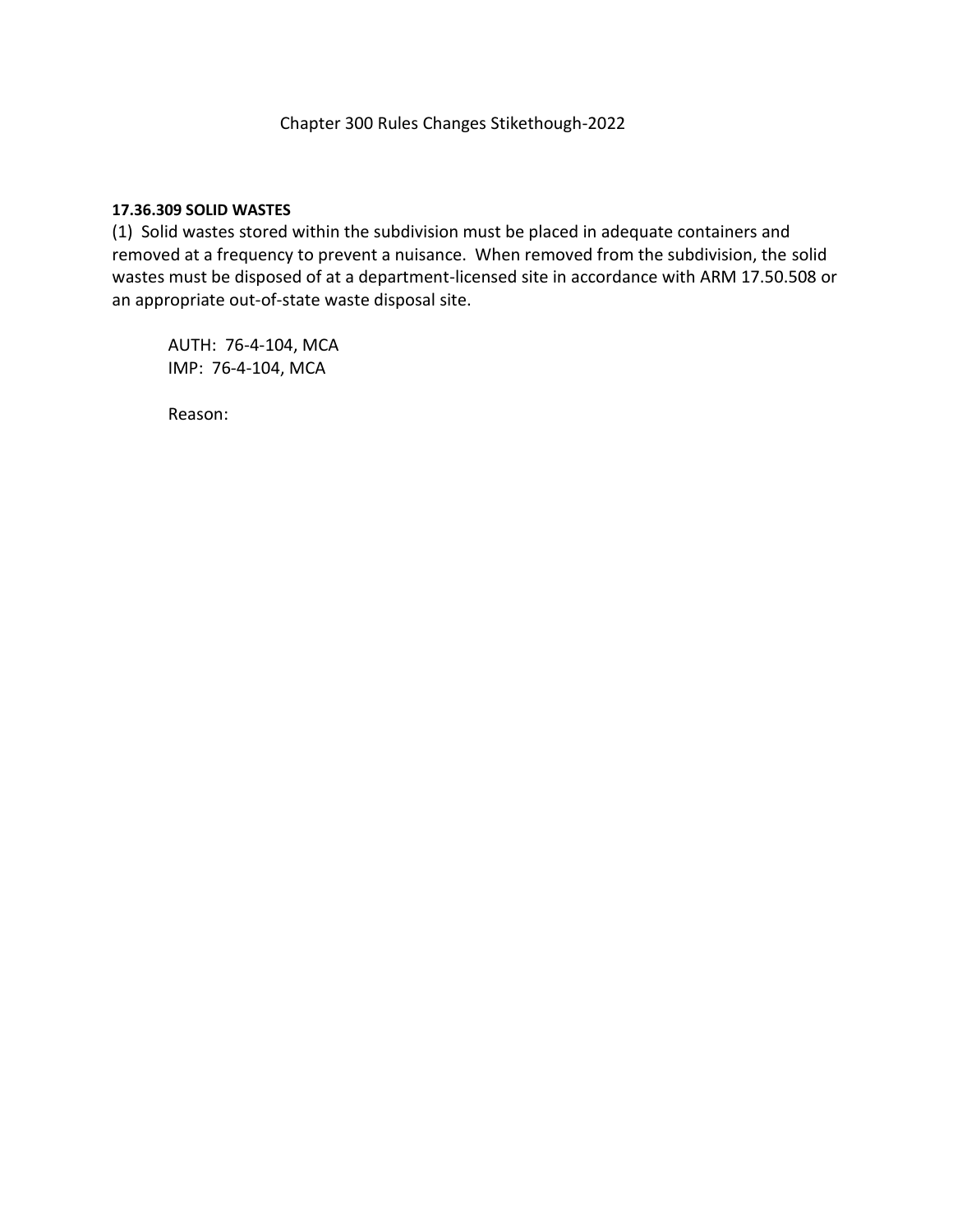# **17.36.310 STORM DRAINAGE**

(1) The applicant shall submit a storm drainage plan in accordance with department Circular DEQ-8 to the reviewing authority.

(2) Storm drainage plans must be prepared by a professional engineer and must comply with the requirements in ARM 17.36.314 if the subdivision application proposes either of the following:

(a) six or more lots; or

(b) a lot proposed for use other than a single living unit, with greater than 25 percent impervious area.

(3) Storm drainage plans that are required to be designed by a professional engineer under (2) must meet the requirements in ARM 17.36.121 except for the following:

(a) a three-year expiring approval in ARM 17.36.121(5) does not apply.

(b) certification and as-built drawings in ARM 17.36.121(2) through 17.36.121(4) do not apply for retention ponds for residential lots, designed solely for, and located on, the lot that additional runoff is generated. Certification and as-builts are required for other storm water facilities within those designs.

 $(4)$   $(3)$  A storm drainage plan must include a maintenance plan for all drainage structures. The maintenance plan must describe the drainage structures, provide a maintenance schedule, and designate the entity responsible for performing maintenance. The reviewing authority may require the applicant to create a homeowner's association or other legal entity that will be responsible for maintenance of storm drainage structures and that will have authority to charge appropriate fees. The maintenance plan must include easements and agreements as necessary for operation and maintenance of all proposed storm drainage structures or facilities.

 $(5)$  (4) The applicant shall obtain an easement if the reviewing authority determines the easement is needed to allow adequate operation and maintenance of the facilities. The easement must be filed with the county clerk and recorder at the time the certificate of subdivision approval issued under this chapter is filed. The easement must be in one of the following forms:

(a) in writing signed by the grantor of the easement; or

(b) if the same person owns both parcels, shown on the plat or certificate of survey for the proposed subdivision.

 $(6)$   $(5)$  The reviewing authority may exempt the requirements of (1), (2), and (3) for the following:

(a) subdivisions located entirely within a first-class or second-class municipality, as described in 7-1-4111, MCA, or within a Municipal Separate Storm Sewer System (MS4) general permit area, as defined in ARM 17.30.1102, if:

 $(i)$   $\leftrightarrow$  the applicant submits to the reviewing authority a letter of consent from the municipal or MS4 entity on a form provided by the department; and

 $(i)$   $(k)$  the municipal or MS4 entity either accepts the stormwater into a municipal storm water system or requires the applicant to comply with municipal or MS4 storm water drainage design standards.

(b) lots over 5 acres in size if the following conditions are met: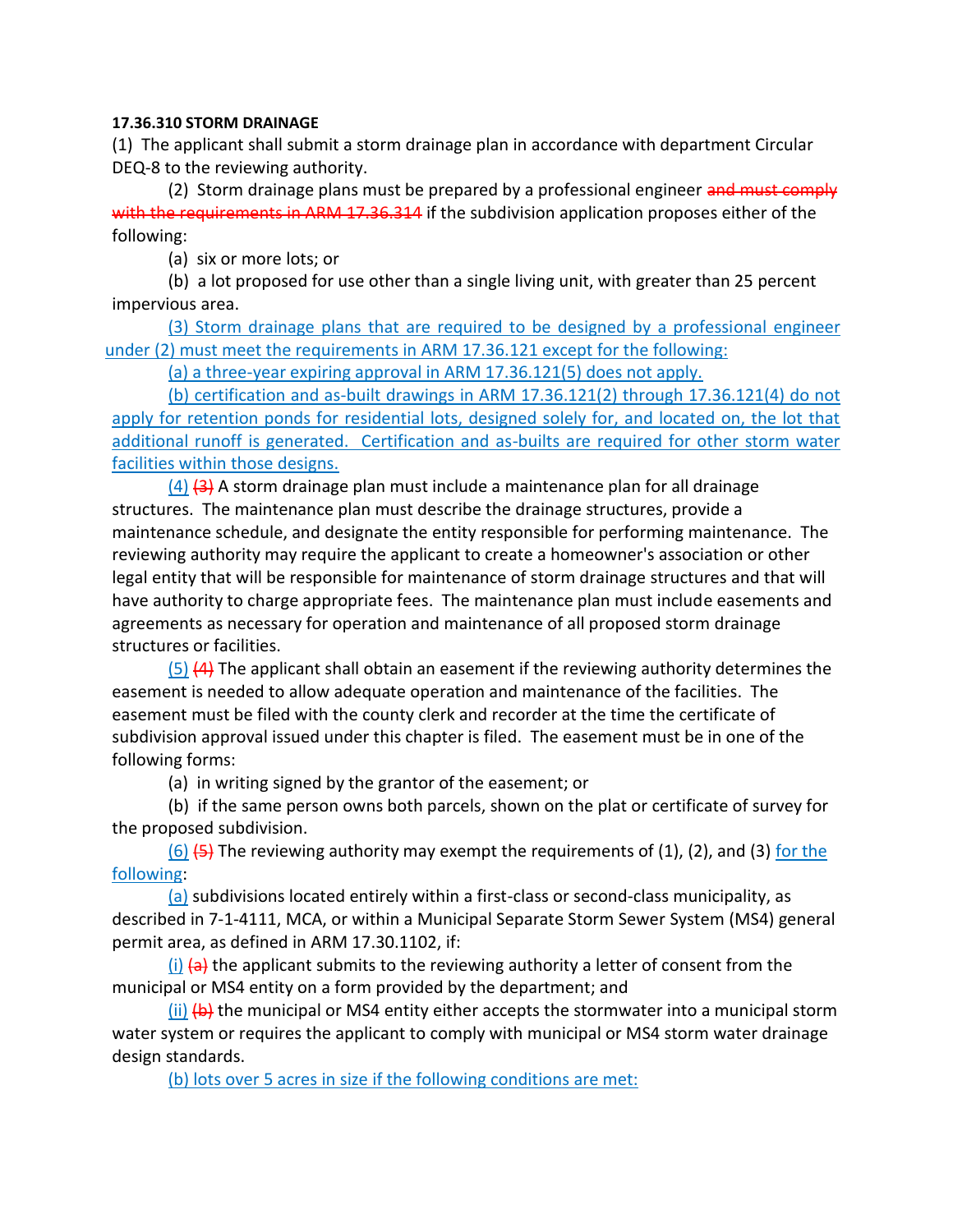(i) the proposed impervious area on the lot will be less than 5% of the lot area, including easements and right-of ways; and

(ii) the proposed development will not impact adjacent property through flooding, erosion or sedimentation; and

(iii) the proposed development will include best management practices to reduce erosion and sedimentation; and

(iv) the proposed development will not cause storm runoff from proposed development to discharge to a high-quality state water within 500 feet of the development without minimum treatment of the first 0.5 inch of runoff from proposed impervious area.

 $(7)$  (6) If material will be displaced or added within a delineated floodplain, the applicant shall provide evidence that the floodplain permit coordinator has been notified and that appropriate approvals have been can be obtained. Adequate evidence must be in the form of a floodplain permit or certification from the floodplain coordinator

 $(8)$   $(7)$  If applicable, the applicant shall obtain an MPDES permit for storm water discharges, pursuant to ARM Title 17, chapter 30.

 $(9)$  (8) Storm water that reaches state surface waters must be treated prior to discharge if the reviewing authority determines that untreated storm water is likely to degrade the receiving waters.

(a) minimum treatment of storm water consists of removal of settleable solids and floatable material. The reviewing authority may require more extensive treatment if deemed necessary to protect state waters from degradation;

(b) plans for the treatment facility must be approved by the reviewing authority.

 $(10)$   $(9)$  The department may grant a waiver from any of the requirements in this rule pursuant to the provisions of ARM 17.36.601.

AUTH: 76-4-104, MCA IMP: 76-4-104, 76-4-125, MCA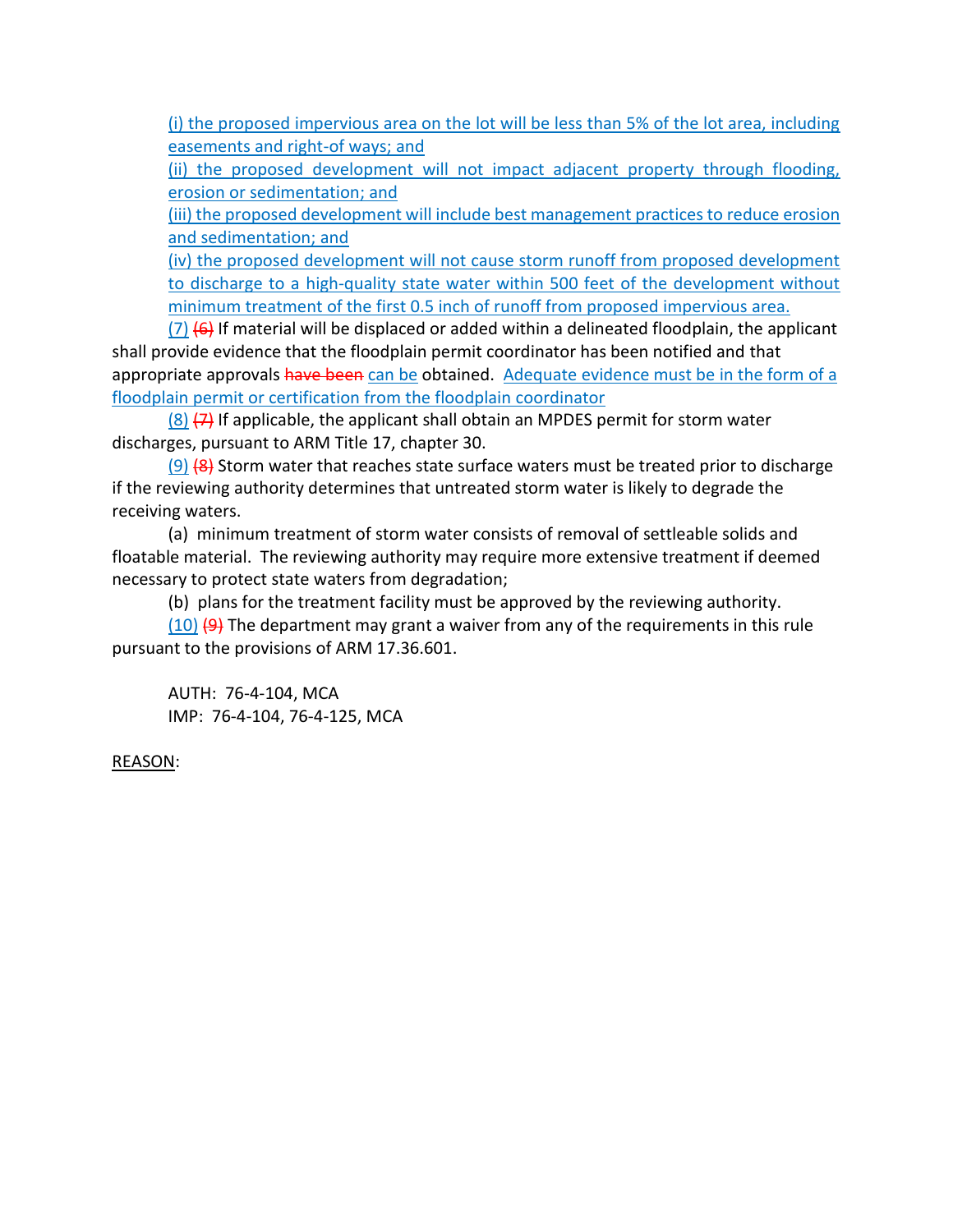## **17.36.312 SUBDIVISIONS ADJACENT TO STATE WATERS**

(1) Where the department has determined that the disposal of sewage from a proposed subdivision may adversely affect the quality of a lake or other state waters, the department may require additional information and data concerning such possible effects. Upon review of such information, the department may impose specific requirements for sewage treatment and disposal as are necessary and appropriate to assure compliance with the Water Quality Act, Title 75, chapter 5, MCA, and water quality and non-degradation standards, ARM Title 17, chapter 30, subchapters 6, 7, 10, and 12.

AUTH: 76-4-104, MCA IMP: 76-4-104, 76-4-125, MCA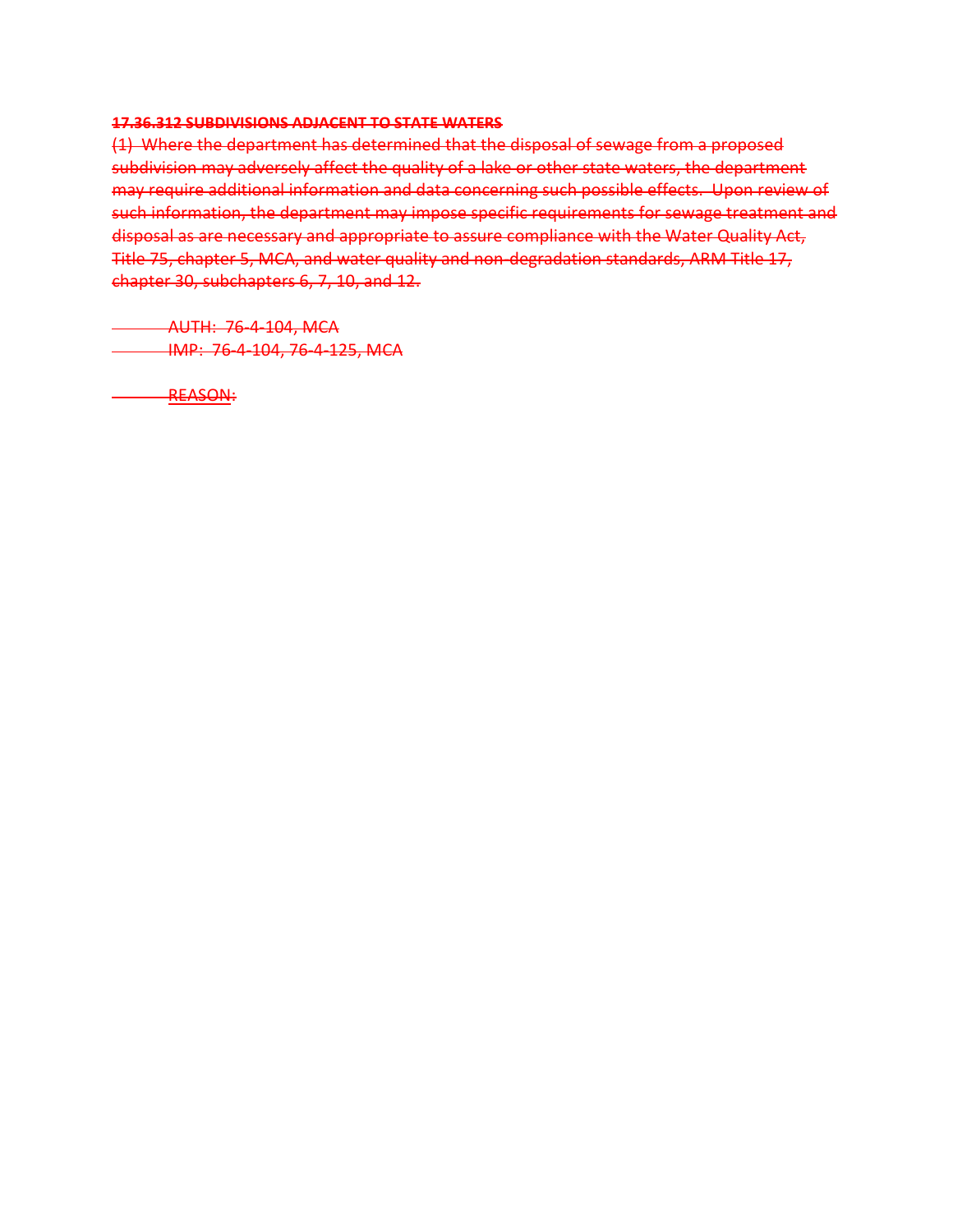## **17.36.313 CONDOMINIUM CONVERSIONS**

(1) Except as provided in (2) and (3), condominiums, including those to be constructed on parcels of land that are exempted from review under the provisions of Title 76, chapter 3, MCA, and including conversion of existing structures into condominiums, are subject to review under the requirements of this chapter.

(2) Conversions of existing structures into condominiums are not subject to this chapter where the converted units are to be served by existing municipal water and sewer facilities in a Class I or II city as defined in 7-1-4111, MCA.

(3) Where the water or sewage disposal system in an existing building to be converted into condominiums has already been approved under either department requirements or has been approved by the local health department under local requirements, such water or sewage disposal system is not subject to review under this chapter.

AUTH: 76-4-104, MCA IMP: 76-4-111, 76-4-125, MCA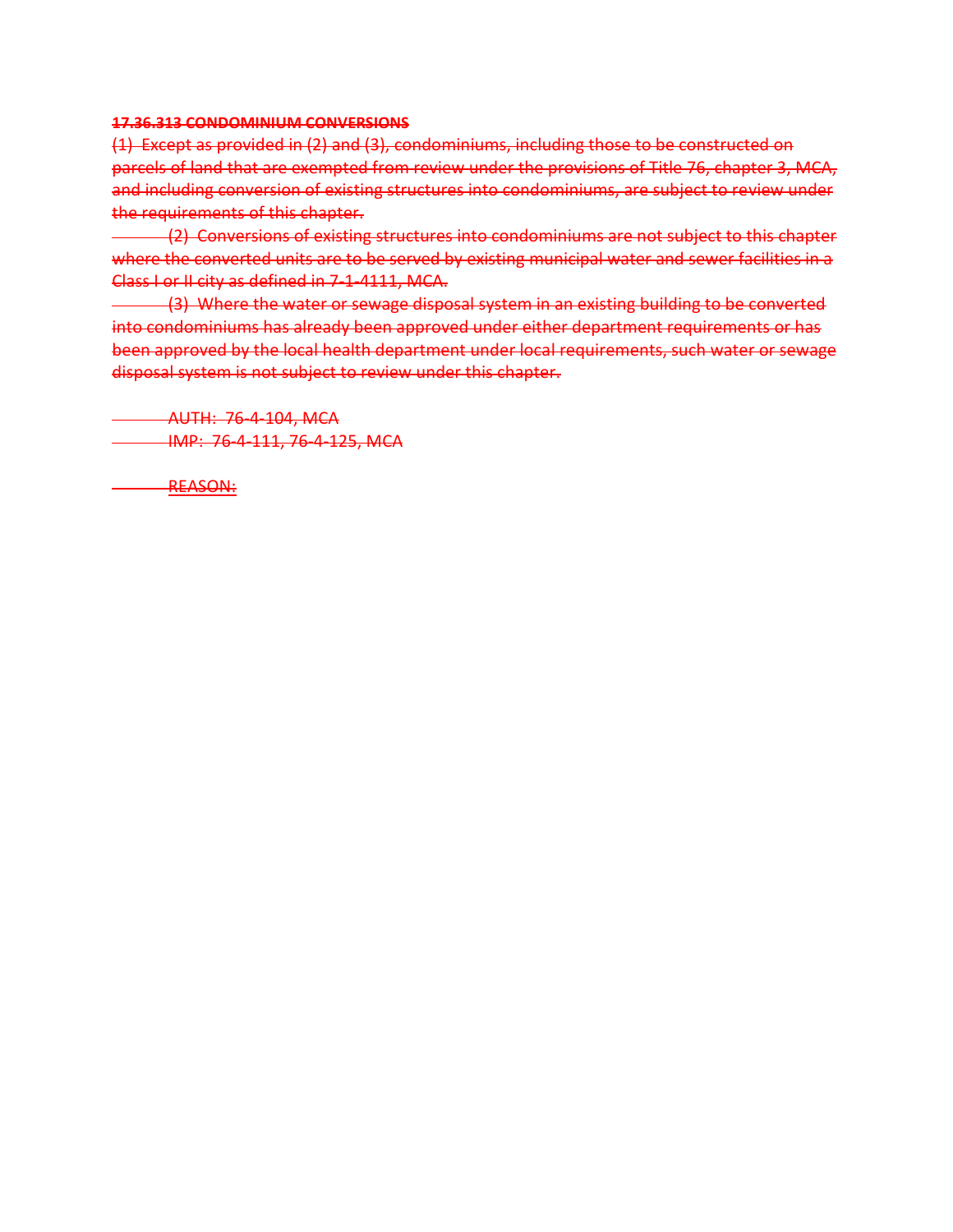#### **17.36.314 REQUIREMENTS FOR SYSTEMS DESIGNED BY PROFESSIONAL ENGINEERS**

(1) The requirements in this rule apply to systems for which plans and specifications must be submitted to the department by a professional engineer under ARM 17.36.310(3)(2)(a), ARM 17.36.320(2), or ARM 17.36.333(1)(b)(i).

(2) The applicant shall submit documentation in the application indicating commitment to retain a professional engineer to provide certification that the system was built in conformance with the plans and specifications approved by the reviewing authority.

(3) A person may not commence or continue the operation of the system, or any portion of the system, until a professional engineer has certified by letter to the department that the system, or portion of the system constructed, altered, or extended to that date, was completed in substantial accordance with the plans and specifications approved by the department and that there are no deviations from the design standards of the applicable circulars, other than those previously approved by the department.

(4) Within 90 days after completion of construction of the system, a set of certified "asbuilt" drawings must be signed by a professional engineer and submitted to the department. (5) If construction of the system is not completed within three years after the department has issued its written approval of the plans and specifications, the approval is void and plans and specifications must be resubmitted to the department with appropriate fees, for review and approval. If the original conditions of approval, applicable rules, and design standards have not changed since the department approved the system, the department shall reissue the approval to allow an additional three years to complete construction.

AUTH: 76-4-104, MCA IMP: 76-4-125, MCA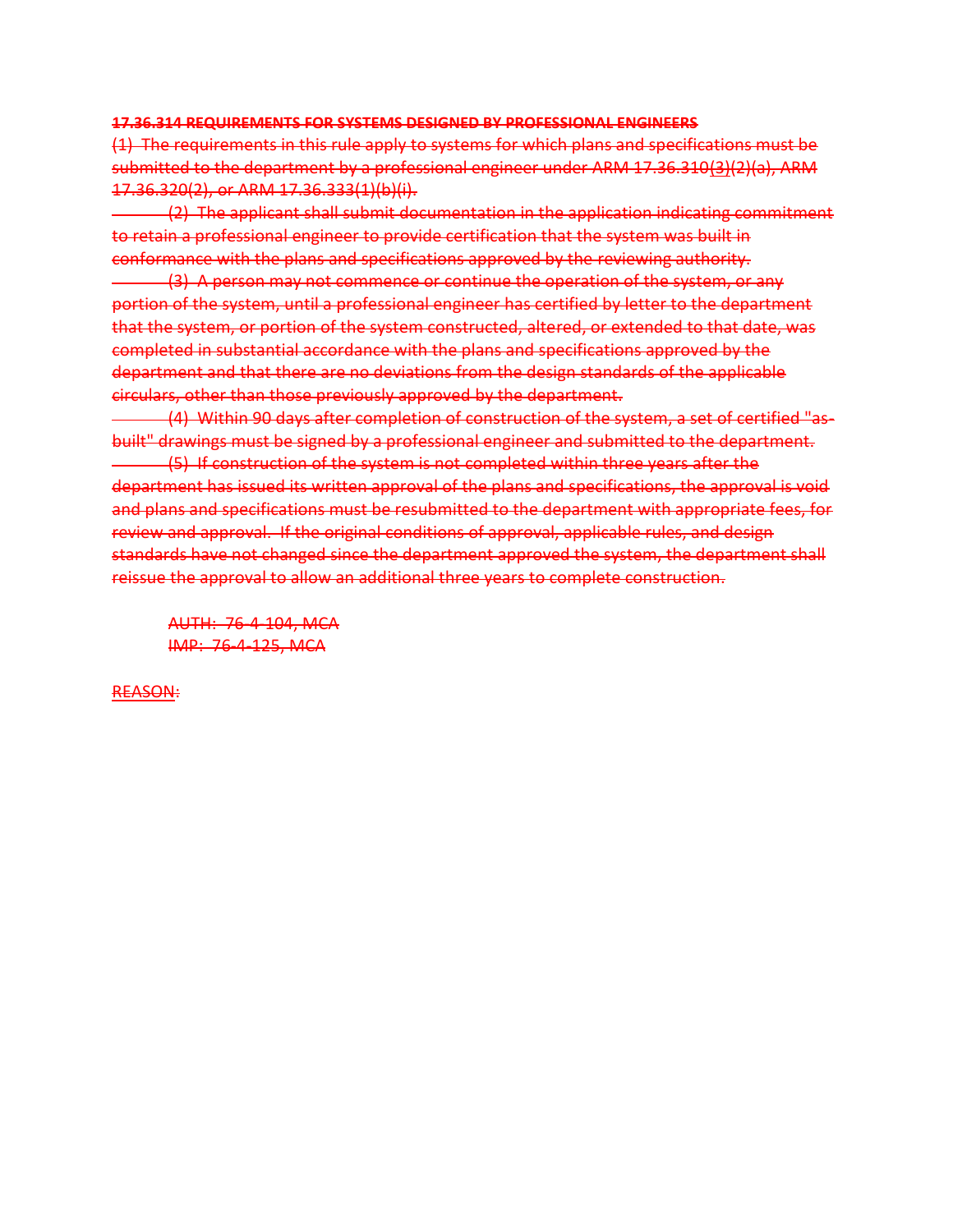# **17.36.319 GRAY WATER REUSE**

(1) This rule applies to gray water reuse on subdivision parcels that are subject to review, or that have been approved, under Title 76, chapter 4, MCA.

(2) Except as provided in (3) and (4), treatment and disposal of gray water must be by means of a wastewater treatment system that meets all of the requirements of this chapter and applicable department circulars. Gray water reuse within a building or residence for uses such as toilet flushing is permitted without review, provided that the gray water is ultimately disposed of by means of a wastewater treatment system that is in compliance with this chapter and applicable department circulars.

(3) Gray water may be used for irrigation as provided in (4). If a gray water irrigation system meets all of the requirements in (4), the system is not subject to the requirements of subchapter 3.

(4) Gray water that is collected separately from sewage flow and that does not contain industrial chemicals, hazardous wastes, or wastewater from toilets may be used for irrigation, if the following requirements are met:

(a) prior to installation, a gray water irrigation system must have a permit from the local health department;

(b) gray water irrigation must be subsurface, with a collection and application system that is designed, installed, and used in accordance with Department Circular DEQ-4;

(c) as provided in 75-5-326, MCA, gray water may not be used to irrigate plants to be consumed by humans, and gray water systems may not be located within a floodplain, as defined in 76-5-103, MCA. For purposes of this rule, "plants to be consumed by humans" does not include nut and fruit trees;

(d) there must be a minimum of four feet of natural soil between the point of gray water application and a limiting layer, as defined in ARM 17.36.101;

(e) unless a waiver is granted by the department, the following horizontal setback distances must be maintained. Gray water irrigation may not occur within:

- (i) 100 feet of wells;
- (ii) 100 feet of surface water;
- (iii) 100 feet of a floodplain; or
- (iv) two feet of a property line;

(f) gray water from kitchens may be used for irrigation only where a waste segregation system is used. For purposes of this rule, a "waste segregation system" consists of dry disposal of toilet waste by a method such as composting, chemical, dehydrating, or incinerator treatment, with a separate disposal method for gray water;

(g) gray water irrigation systems in subdivisions may not be installed unless approved under Title 76, chapter 4, MCA. If a system complies with (4)(a) through (e), review under Title 76, chapter 4, MCA, is not required if the system serves:

(i) a parcel that has a previous certificate of subdivision approval issued pursuant to Title 76, chapter 4, MCA, if no other changes to the certificate are proposed, except that review under Title 75, chapter 6, MCA, is required before a public wastewater system is modified to include a gray water irrigation system; or

(ii) a parcel that, when created, was exempt from review under Title 76, chapter 4, MCA, because it was served solely by municipal facilities, as defined in 76-4-102, MCA.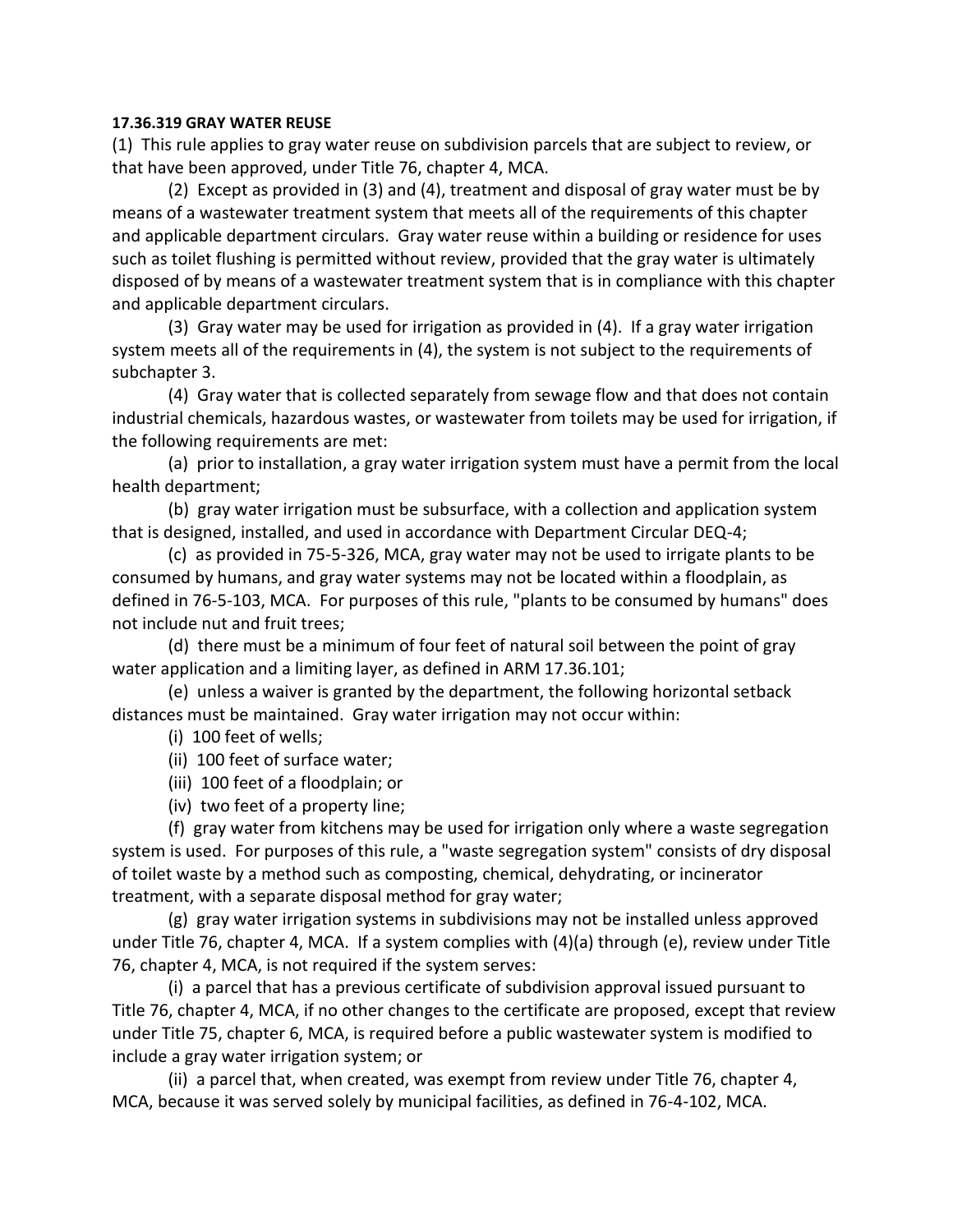(5) Subdivision applications must contain descriptions of the soils within 25 feet of proposed gray water irrigation areas. Soils must be described in accordance with Appendix B of Department Circular DEQ-4. Each test hole must be keyed by a number on a copy of the lot layout or map with the information provided in the report.

(6) Gray water irrigation systems with a design flow greater than or equal to 2,500 gallons per day must be designed by a professional engineer.

(7) The department may require user agreements for systems that serve more than one user. The department may require easements for systems that cross property lines.

(8) If an existing gray water irrigation system is present in a proposed subdivision, the department shall review the adequacy of the system for the proposed use and the capability of the system to operate without risk to public health and without pollution of state waters. Existing systems must comply with state and local laws and regulations, including permit requirements, applicable at the time of installation.

AUTH: 76-4-104, MCA IMP: 76-4-104, MCA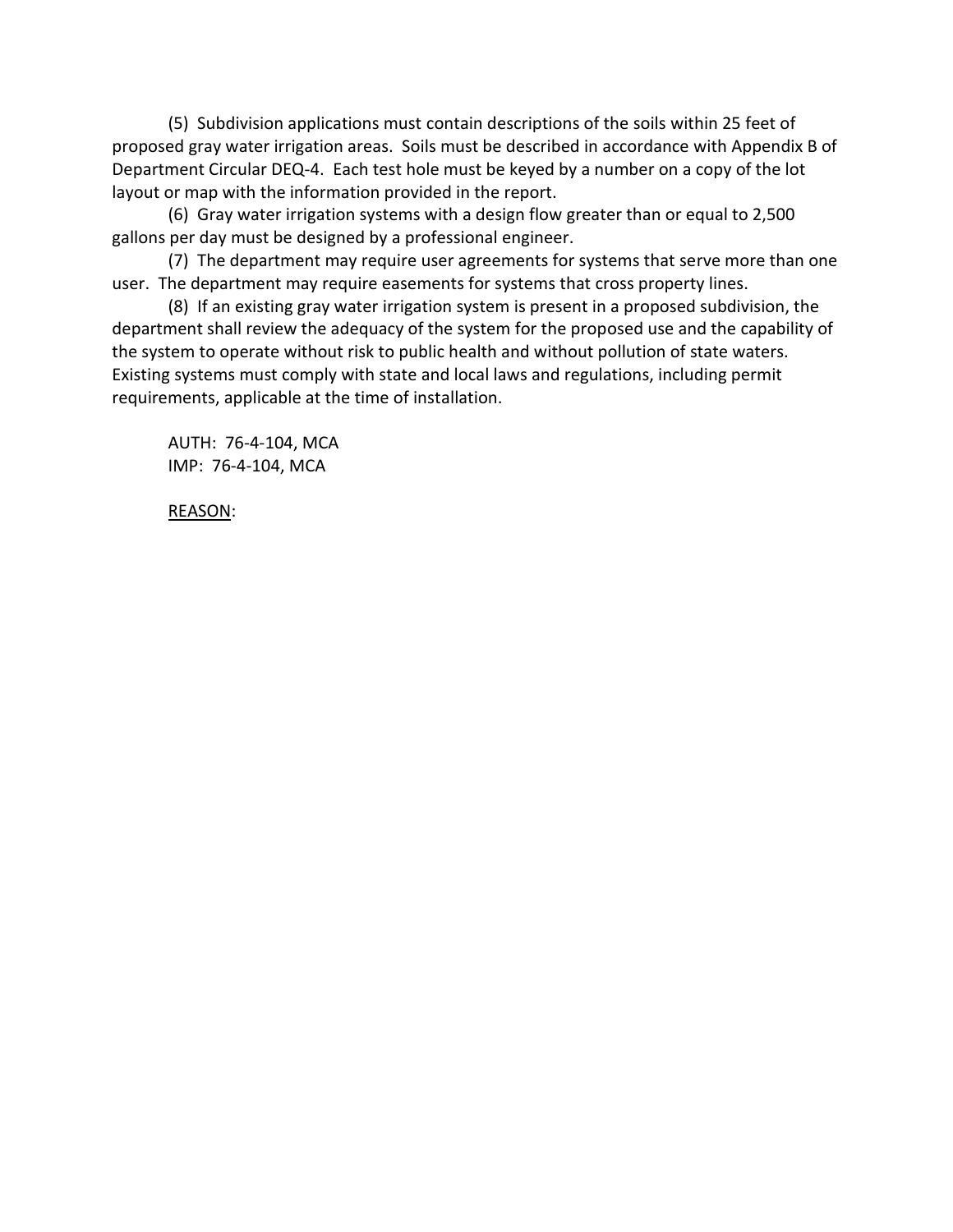# **17.36.320 SEWAGE SYSTEMS: DESIGN AND CONSTRUCTION**

(1) All components of sewage treatment systems must be designed and installed in accordance with Department Circular DEQ-4, Department Circular DEQ-2, or other applicable department circular and are subject to the following restrictions:

(a) systems designed in accordance with Department Circular DEQ-2 may not be used for individual, shared, or multiple-user systems, except as provided in Department Circular DEQ-4; and

(b) experimental systems are allowed only pursuant to a waiver granted in accordance with ARM 17.36.601.

(2) Multiple-user systems with design flows greater than or equal to 2500 gallons per day must be designed by a professional engineer and are subject to the requirements in ARM 17.36.314 17.36.121.

(3) Subsurface wastewater treatment systems must comply with Circular DEQ-4;

(a)The applicant will provide the following minimum information for wastewater submittals:

(i) Site evaluation, drainfield dimensions and locations including lateral length, width, type of system, and based on application rate and design flow

(ii) setback information *(needs additional language*)

(iii) criteria necessary to make a non-degradation significance determination

(b) additional design details showing compliance with DEQ-4 will be required by the reviewing authority if:

(i) the proposed wastewater system is multiple-user or public;

(ii) the discharge is not residential strength;

(iv) the local health department does not issue septic permits for parcels reviewed under MCA 76-4; or

(v) other site conditions as determined by the reviewing authority.

 $\left(4\right)$  (4) For subsurface systems, a minimum separation of at least four feet of natural soil must exist between the infiltrative surface or the liner of a lined system and a limiting layer. except that at least six feet of natural soil must exist on a slope of greater than 15 percent. Exceptions to this rule are:

- (a) at least six feet of natural soil must exist between the infiltrative surface or the liner of a lined system and a limiting layer on a slope of greater than 15 percent and,
- (b) For elevated sand mounds only constructed in accordance with department circular DEQ 4, the depth of the key may be included as part of the separation distance between infiltrative surface and limiting layer if:
	- i. Depth to groundwater from the natural ground surface is confirmed with groundwater monitoring, conducted in accordance with DEQ 4, Appendix C.

 $(4)$  (5) The proposed subsurface sewage treatment area must include an area for 100 percent replacement of the system, except that the replacement area for elevated sand mounds may be allowed as provided in Department Circular DEQ-4. If a size reduction is approved for a system, the replacement area must have area sufficient for the system without the size reduction. Unless a waiver is approved by the department pursuant to ARM 17.36.601, the replacement area must meet the same requirements as the primary area. If the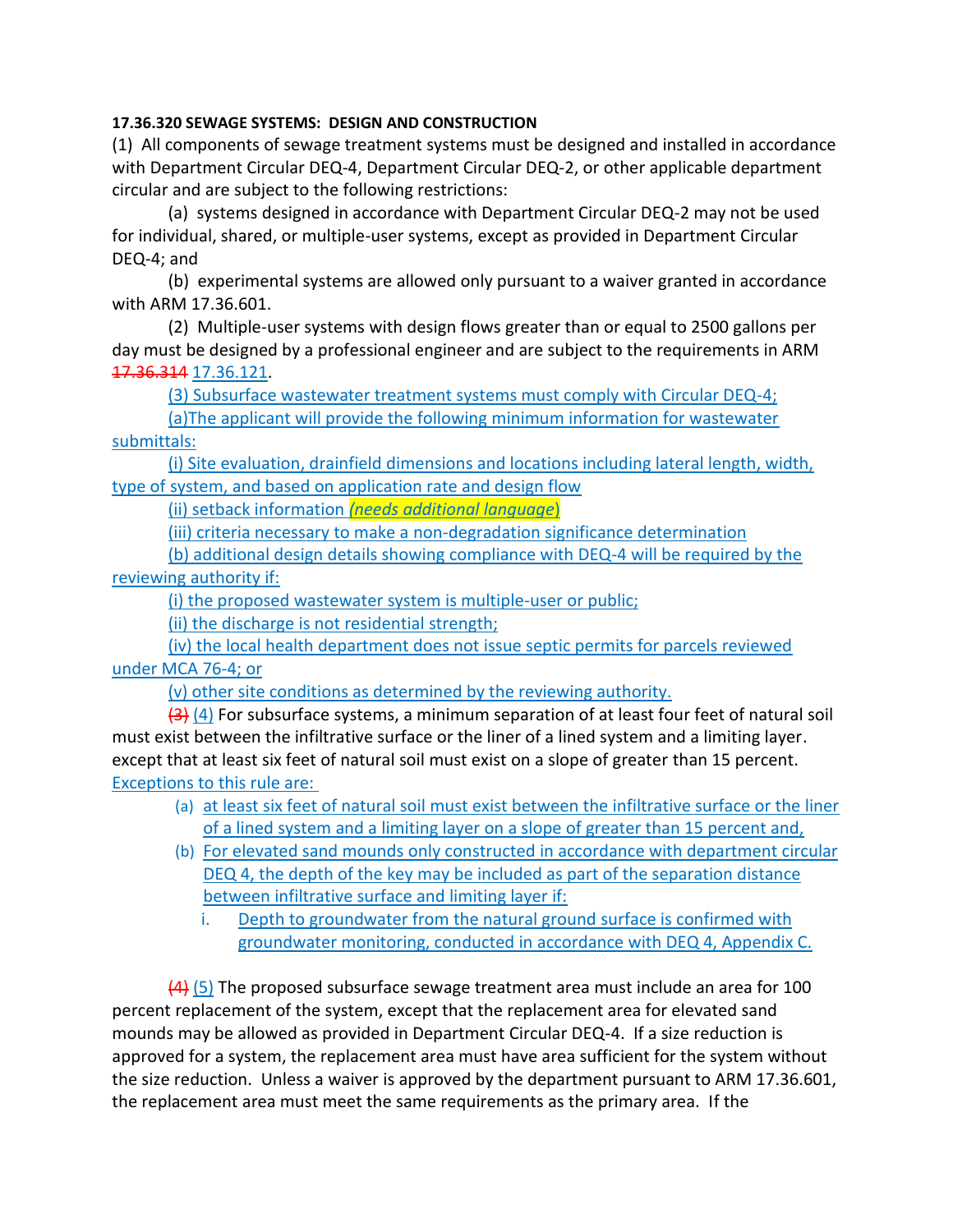replacement area is not immediately adjacent to the primary area, or if there is evidence that site conditions for the replacement area may vary from those for the primary area, the applicant shall submit adequate evidence of the suitability of the replacement area.

AUTH: 76-4-104, MCA IMP: 76-4-104, MCA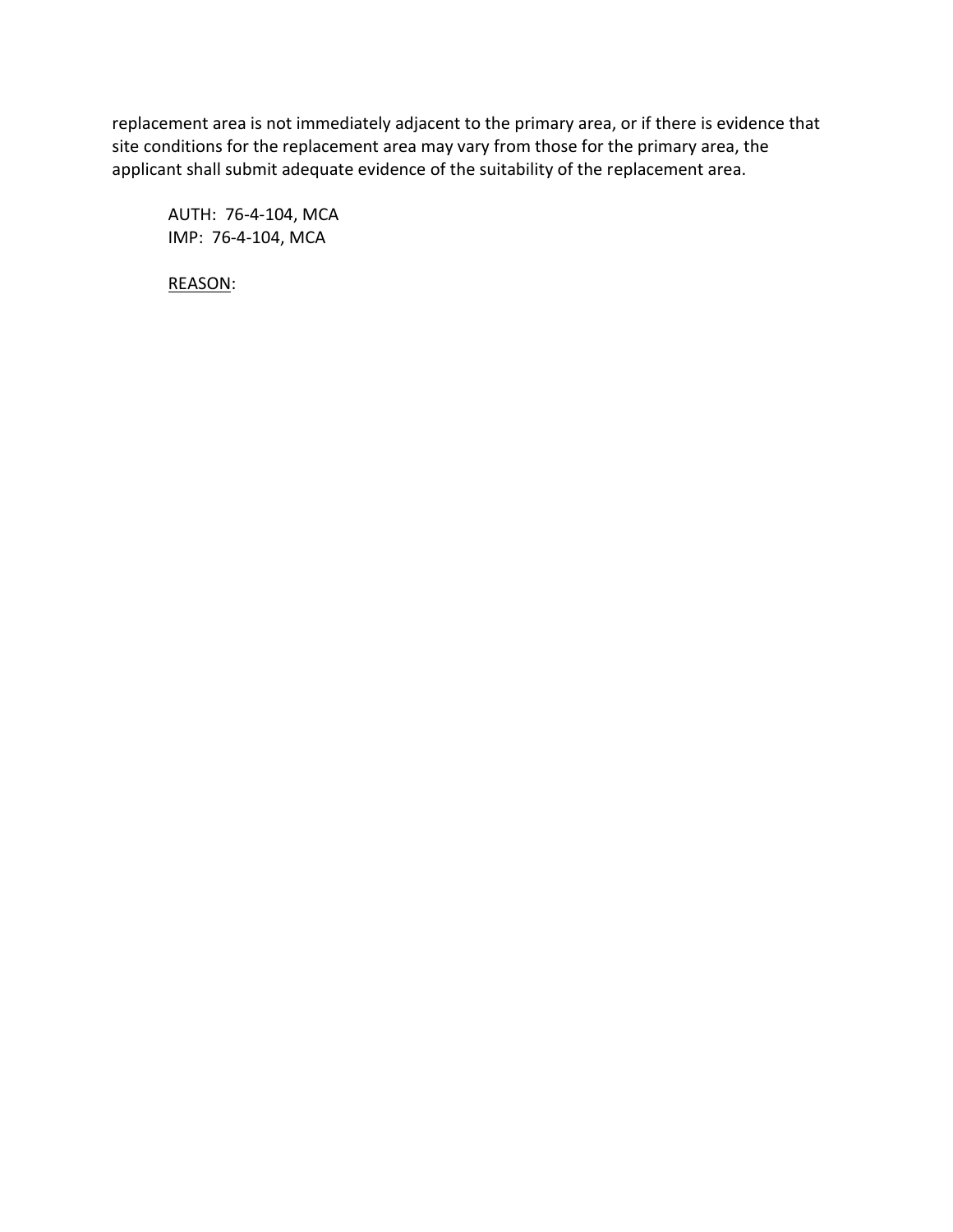# **17.36.321 SEWAGE SYSTEMS: ALLOWABLE NEW AND REPLACEMENT SYSTEMS**

(1) All systems must be designed and installed in accordance with Department Circular DEQ-4, Department Circular DEQ-2, or other applicable department circular. Requirements applicable to review of existing sewage treatment systems are set out in ARM 17.36.327.

(2) Systems designed in accordance with Department Circular DEQ-2 may not be used for individual, shared, or multiple-user systems, except as provided in Department Circular DEQ-4.

(3) The following sewage systems may not be used for new systems, but may be used as replacement systems subject to the limitations provided in Department Circular DEQ-4:

- (a) cut systems;
- (b) fill systems;
- (c) artificially drained systems;
- (d) absorption beds;
- (e) pit privies;
- (f) seepage pits; and
- (g) holding tanks, except that:

(i) the department may grant a waiver, pursuant to ARM 17.36.601, to allow holding tanks in facilities owned and operated by a local, state, or federal unit of government, or in facilities licensed by the Department of Public Health and Human Services and inspected by the local health department. Holding tanks must be designed and maintained in accordance with the requirements in Department Circular DEQ-4 and all other requirements imposed by the department and local health department; and

(ii) the department may grant a waiver, pursuant to ARM 17.36.601 and with concurrence by the local health department, to allow holding tanks to replace a failed system when no other alternative that meets these rules is reasonably available.

(4) Cesspools are prohibited as new or replacement systems.

(5) Sealed pit privies may be used only in facilities owned and operated by a local, state, or federal unit of government, or in facilities where use of a sealed pit privy is authorized by the Department of Public Health and Human Services.

AUTH: 76-4-104, MCA IMP: 76-4-104, MCA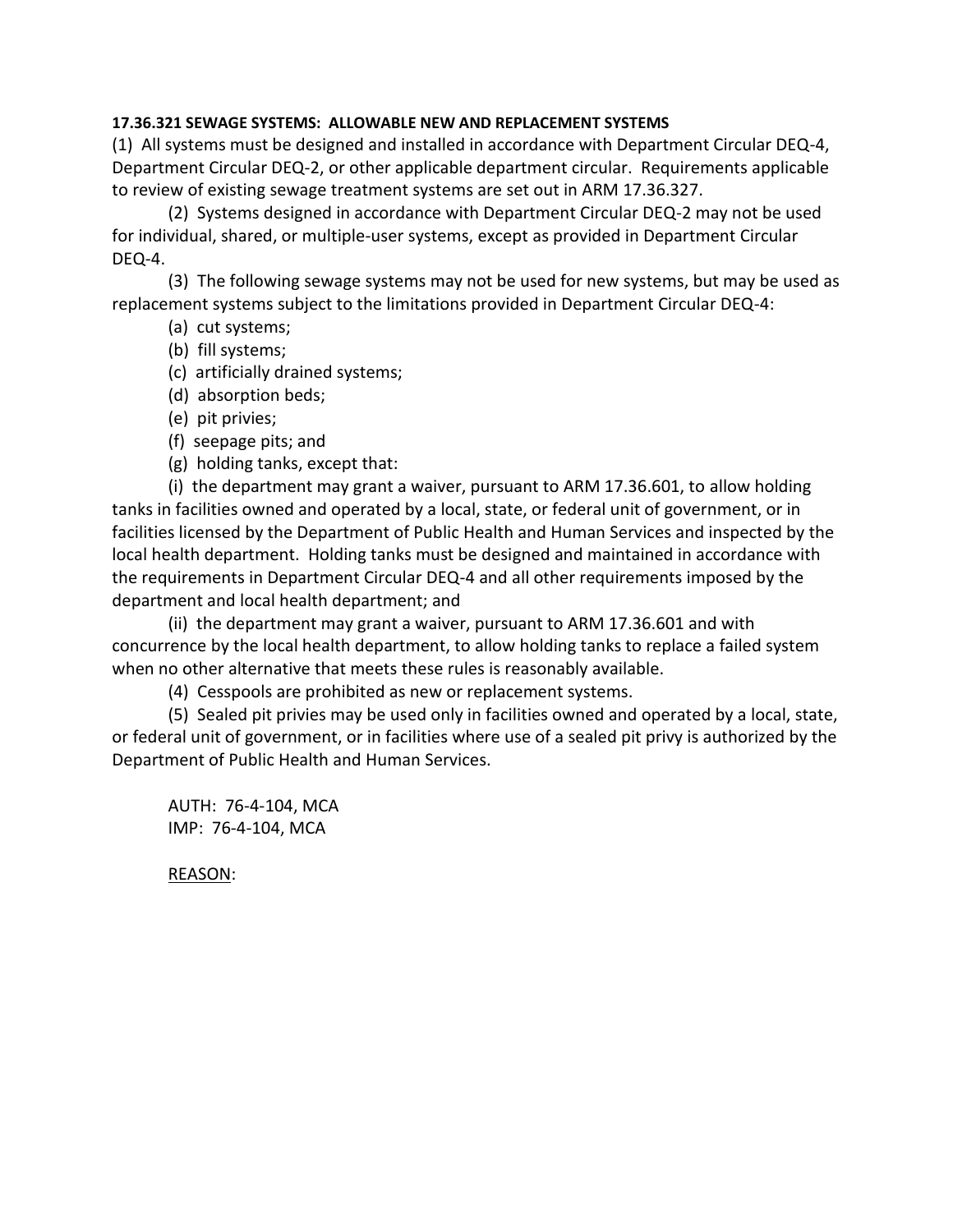### **17.36.322 SEWAGE SYSTEMS: SITING**

(1) Gravity-fed subsurface sewage treatment systems may not be used if natural slopes are greater than 15 percent. A pressure-dosed sewage treatment system with a design flow of 5000 gallons per day or less may be used on slopes greater than 15 percent and up to 25 percent, if a professional engineer or a person qualified to evaluate and identify soil in accordance with Department Circular DEQ-4 submits adequate evidence that there will be no visible outflow of liquid downslope from the subsurface sewage treatment system.

(2) The department may grant a waiver, pursuant to ARM 17.36.601 and after consultation with the local health department, to allow pressure-dosed subsurface sewage treatment systems on slopes greater than 25 percent and up to 35 percent if a professional engineer or a person qualified to evaluate and identify soil in accordance with Department Circular DEQ-4 submits adequate evidence that there will be no visible outflow of liquid downslope from the subsurface sewage treatment system.

(3) Subsurface sewage treatment systems may not be installed on unstable landforms, as defined in ARM 17.36.101.

(4) No component of any sewage treatment system may be located under structures or driveways, parking areas or other areas subjected to vehicular traffic, or other areas subject to compaction, except for those components of the system designed to accommodate such conditions. Drainfields must not be located in swales or depressions where runoff may flow or accumulate.

(5) Pursuant to 76-4-104(6)(i), MCA, a proposed drainfield mixing zone must be located wholly within the proposed subdivision where the drainfield is to be located unless an easement or, for public land, other authorization is obtained from the landowner to place the proposed mixing zone outside the boundaries of the proposed subdivision. A mixing zone may extend outside the boundaries of the proposed subdivision onto adjoining land that is dedicated for use as a right-of-way for roads, railroads, or utilities. This section does not apply to the divisions provided for in 76-3-207, MCA, except those under 76-3-207(1)(b), MCA.

(6) For lots two acres in size or less, the applicant shall physically identify the drainfield location by staking or other acceptable means of identification. For lots greater than two acres in size, the department may require the applicant to physically identify the drainfield location.

(7) The department may require the applicant to show detailed lot layouts on a contour map if the department determines that there is a question about suitability of the drainfield location.

AUTH: 76-4-104, MCA IMP: 76-4-104, MCA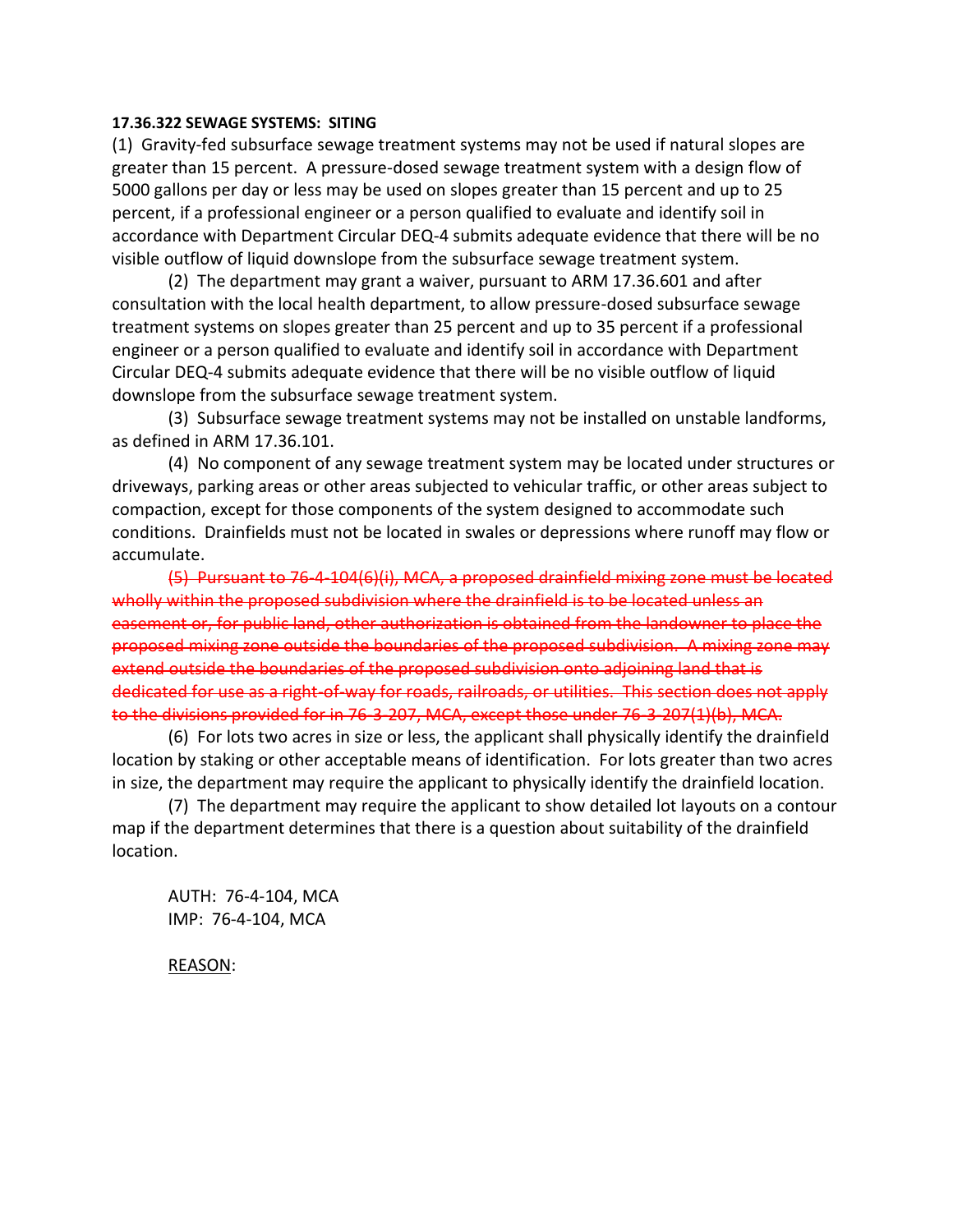# **17.36.323 SETBACKS**

(1) Minimum setback distances, in feet, shown in Table 2 of this rule must be maintained, except as provided in the table footnotes or as allowed through a deviation granted under ARM Title 17, chapter 38, subchapter 1. The setbacks in this rule are not applicable to gray water irrigation systems that meet the setbacks and other requirements of ARM 17.36.319.

# TABLE 2 SETBACK DISTANCES (in feet)

| From                                                           | To<br><b>Drinking Water</b><br>Wells | To<br>Sealed Components (1)<br>and Other Components<br>(2)                         | To<br>Drainfields/Soil<br><b>Absorption Systems</b><br>(3) |
|----------------------------------------------------------------|--------------------------------------|------------------------------------------------------------------------------------|------------------------------------------------------------|
| Public or multiple-<br>user drinking<br>water<br>wells/springs |                                      | 100(4)                                                                             | 100                                                        |
| Individual and<br>shared drinking<br>water wells               |                                      | 50(4)                                                                              | 100                                                        |
| Other wells (5)                                                |                                      | 50(4)                                                                              | 100(4)                                                     |
| <b>Suction lines</b>                                           |                                      | 50                                                                                 | 100                                                        |
| Cisterns                                                       |                                      | 25                                                                                 | 50                                                         |
| Roadcuts,<br>escarpment                                        |                                      | 10(6)                                                                              | 25                                                         |
| Slopes > 35<br>percent (7)                                     | $\overline{a}$                       | 10(6)                                                                              | 25                                                         |
| Property<br>boundaries                                         | 10(8)                                | 10(8)                                                                              | 10(8)                                                      |
| Subsurface drains                                              |                                      | $\overline{10}$                                                                    | $\overline{10}$                                            |
| <b>Water mains</b>                                             |                                      | 10(9)                                                                              | $\overline{10}$                                            |
| Drainfields/Soil<br>absorption<br>systems                      | 100                                  | $\overline{10}$                                                                    |                                                            |
| Foundation walls                                               |                                      | 10                                                                                 | 10                                                         |
| Surface water (10),<br>springs                                 | 100(4)(11)(12)                       | 50(4)(11)                                                                          | 100 (4) (11) (13)                                          |
| Floodplains                                                    | 10(4)(11)                            | - Sealed components -<br>no setbacks (1)<br>Other components -<br>100 (2) (4) (11) | 100(11)(14)                                                |
| Mixing zones                                                   | 100(4)                               |                                                                                    |                                                            |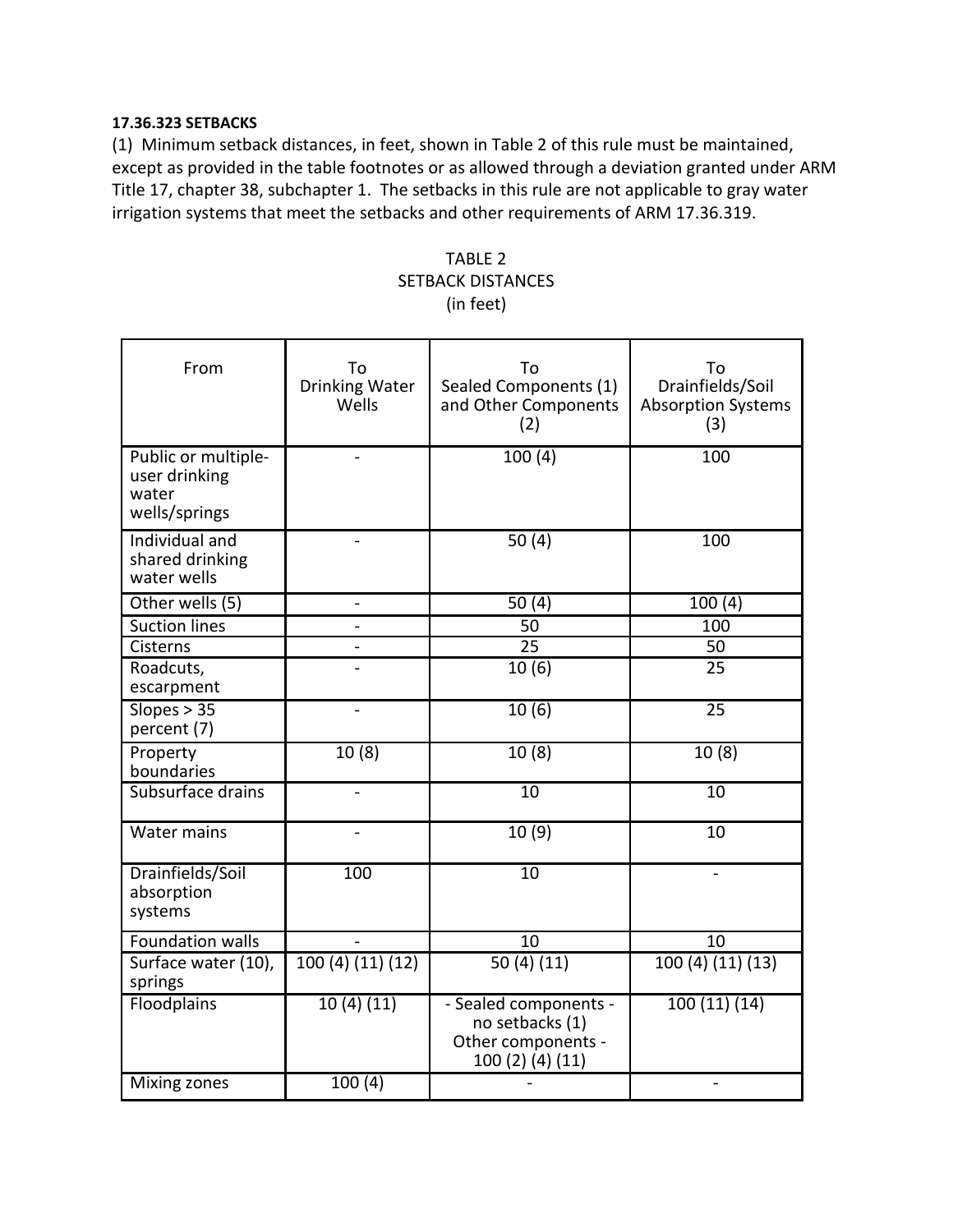| Storm water ponds<br>and ditches (15) | 25(4)(16) | 10(4) | 25(4) |
|---------------------------------------|-----------|-------|-------|
|                                       |           |       |       |

(1) Sealed components include holding tanks, sealed pit privies, raw wastewater pumping stations, dose tanks, and septic tanks. Sealed components must meet the requirements of ARM 17.36.322(4).

(2) Other components include the components addressed in Department Circular DEQ-4, Chapter 7.

(3) Absorption systems include the systems addressed in Department Circular DEQ-4, Chapters 6 and 8, subject to the limitations in ARM 17.36.321.

(4) A waiver of this requirement may be granted by the department pursuant to ARM 17.36.601.

(5) Other wells include, but are not limited to, irrigation and stock watering, but do not include observation wells as addressed in Department Circular DEQ-4.

(6) Sewer lines and sewer mains may be located in roadways and on steep slopes if the lines and mains are safeguarded against damage.

(7) Down-gradient of the sealed component, other component, or drainfield/soil absorption system.

(8) Easements may be used to satisfy the setback to property boundaries.

(9) Unless a waiver is granted by the department pursuant to ARM 17.36.601, sewer mains that cross water mains must be laid with a minimum vertical separation distance of 18 inches between the mains.

(10) For purposes of this rule, "surface water" does not include intermittent storm water.

(11) The department may require more separation from the floodplain or from surface water or springs if it determines that site conditions or water quality requirements indicate a need for the greater distance.

(12) Pursuant to ARM 17.36.331, the reviewing authority may require greater than a 100-foot horizontal separation between a well and surface water if there is a potential that the well may be influenced by contaminants in the surface water.

(13) A waiver may be granted by the department, pursuant to ARM 17.36.601, if the applicant demonstrates that ground water flow at the drainfield site cannot flow into the surface water or spring. The setback between drainfields or soil absorption systems to irrigation ditches does not apply if the ditch is lined with a full culvert.

(14) After consultation with the local health department, a waiver may be granted by the department, pursuant to ARM 17.36.601, if the applicant demonstrates that the surface water or spring seasonally high water level is at least a 100-foot horizontal distance from the drainfield and the bottom of the drainfield will be at least two feet above the maximum 100 year flood elevation.

(15) Storm water ponds and ditches are those structures that temporarily hold or convey water as part of storm water management.

(16) The setback is 100 feet for public wells, unless a deviation is granted under ARM Title 17, chapter 38, subchapter 1.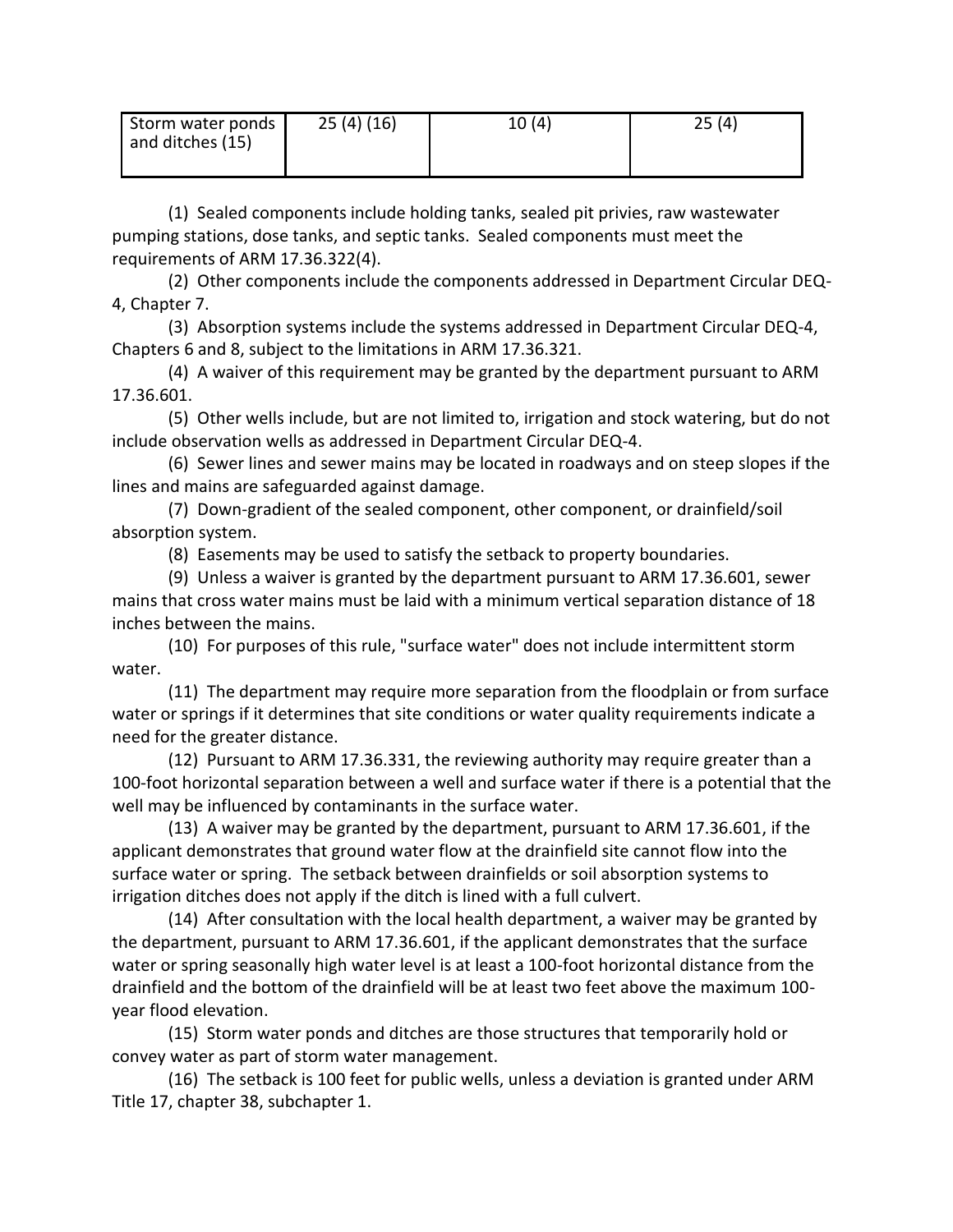AUTH: 76-4-104, MCA IMP: 76-4-104, MCA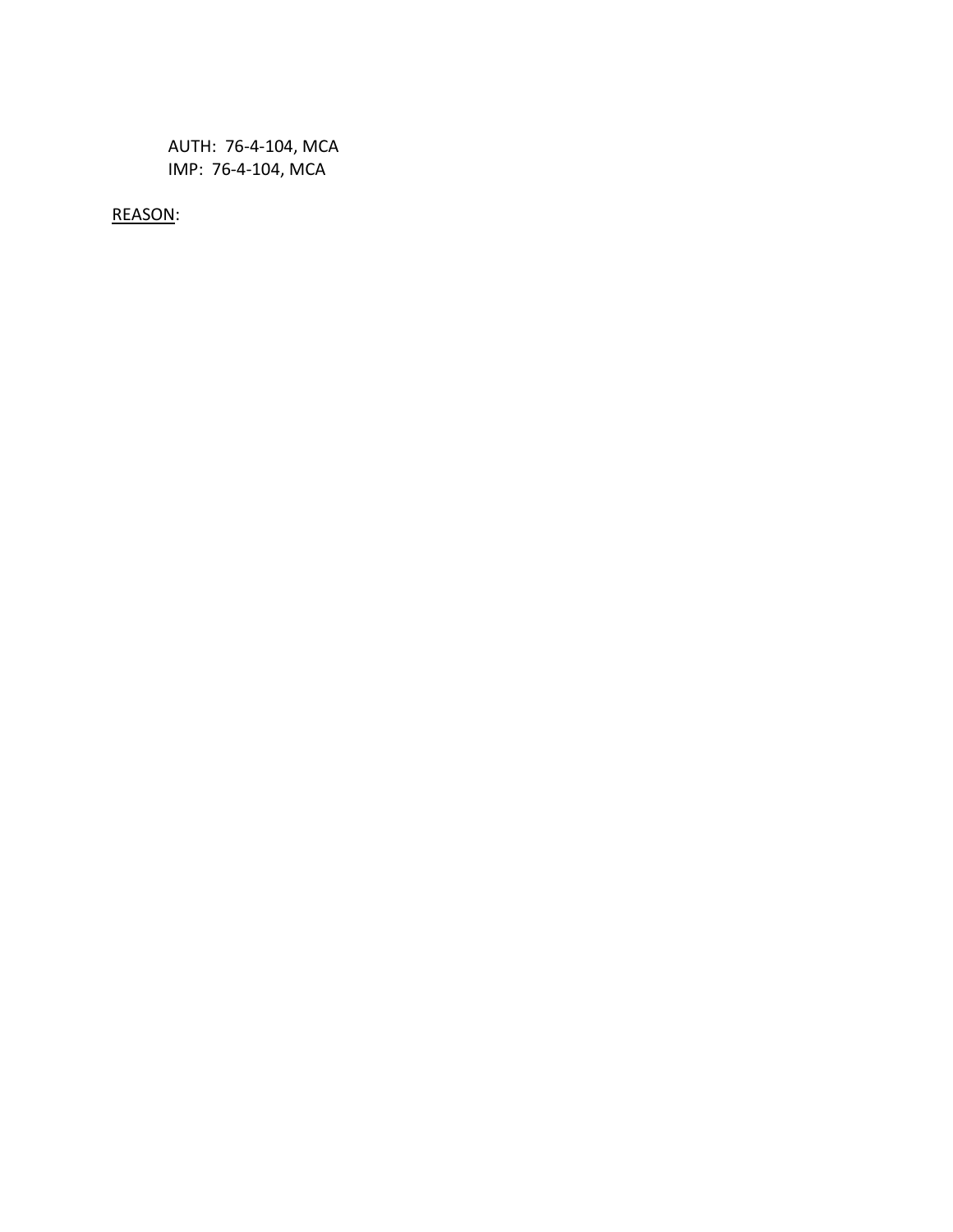# **17.36.324 SEWAGE SYSTEMS: FLOODPLAINS**

(1) The applicant shall identify the location of any floodplain on the lot layout document. The department may require the applicant to provide additional information, such as elevations at specific locations.

(2) The applicant shall submit evidence adequate to allow the department to establish the location of the floodplain if:

(a) the federal or state government has not designated the floodplain, or if the location of the floodplain is in question with respect to a proposed subdivision; and

(b) the stream is shown as an intermittent or perennial stream on the most current USGS 7 1/2 minute (1:24,000) topographic map (unless the applicant provides adequate information that the stream is not subject to flooding).

AUTH: 76-4-104, MCA IMP: 76-4-104, MCA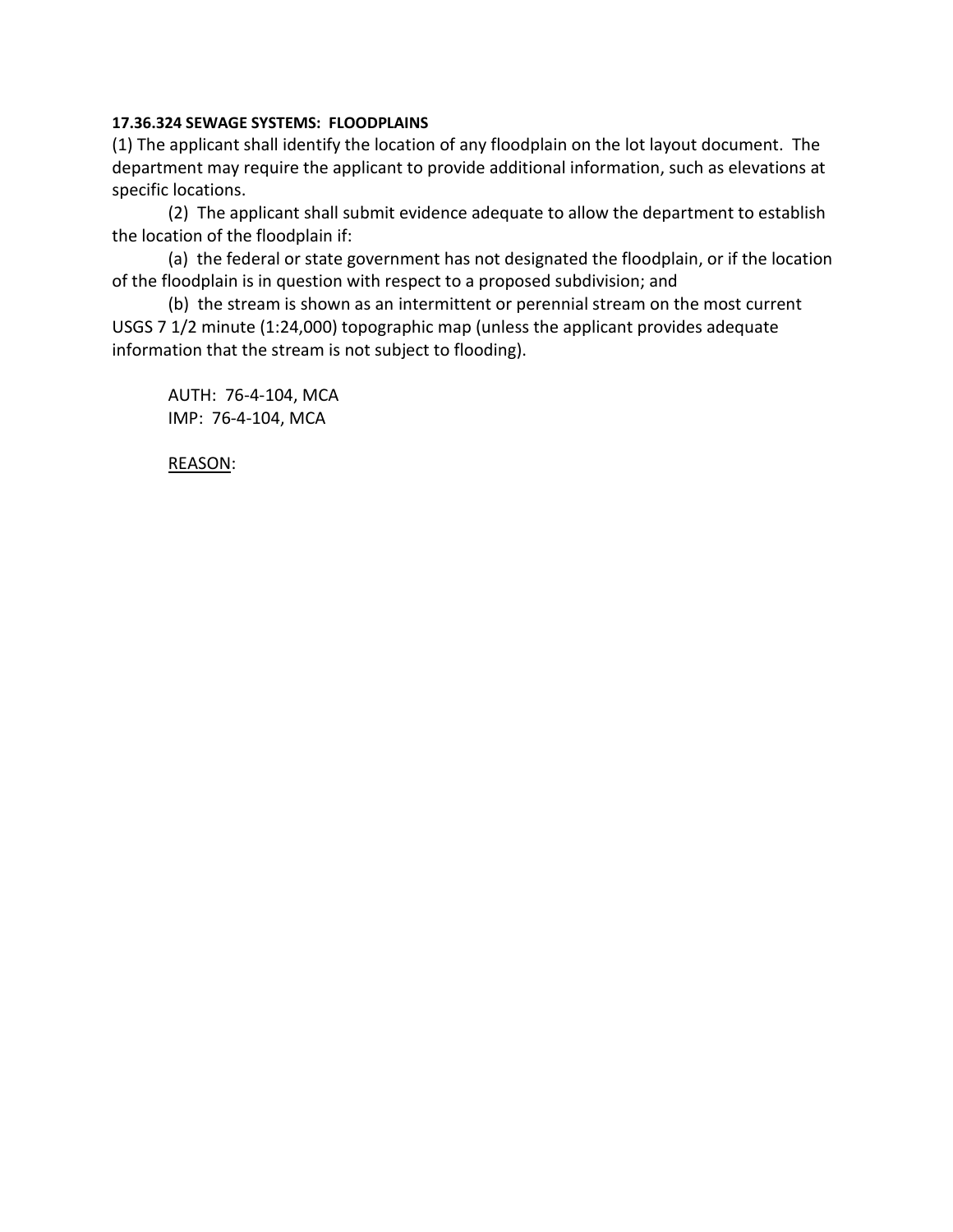## **17.36.325 SEWAGE SYSTEMS: SITE EVALUATION**

(1) The reviewing authority may require that percolation tests, conducted in accordance with department Circular DEQ-4, be performed within the boundary of each proposed subsurface sewage treatment system. Percolation tests must be keyed by a number on the lot layout to the results in the report form.

(2) If the applicant or the department has reason to believe that ground water will be within seven feet of the surface at any time of the year within the boundaries of the treatment system, ground water monitoring must be conducted in accordance with Department Circular DEQ-4.

(3) The applicant shall provide descriptions of the soils within 25 feet of the boundaries of each proposed drainfield. Soil descriptions for the proposed subdivision must meet the following requirements:

(a) Soil descriptions must be done in accordance with Department Circular DEQ-4. The characteristics that must be addressed include, but are not limited to, soil texture, soil structure, soil consistence, and indicators of redoximorphic features.

(b) Soil descriptions must be based on data obtained from test holes. Test holes must be dug in accordance with Department Circular DEQ-4. The number of test holes must be as provided in (c), unless a waiver is granted by the department pursuant to ARM 17.36.601. Before a waiver is granted, the applicant shall complete test holes for 25 percent of the proposed drainfield locations in the proposed subdivision, shall demonstrate that the soils are consistent throughout the area requested for a waiver, and shall obtain the approval of the local reviewing authority. The department may require additional test holes than are required in (c) if the department determines that there is significant variability of the soils in the proposed drainfield areas. Each test hole must be keyed by a number on a copy of the lot layout or map with the information provided in the application.

(c) At least one test hole must be dug for each individual drainfield and for each shared (two-user) drainfield. At least three test holes must be dug for each multiple-user and public drainfield. At least one test hole must be dug for each zone of a pressure-dosed drainfield.

(d) If the applicant or the department has reason to believe that a limiting layer is within seven feet of the ground surface at the site of a proposed subsurface sewage treatment system, the department may require additional test holes and soil descriptions sufficient to describe the suitability of the soil.

(4) Sewage systems that are subject to the design requirements of Department Circular DEQ-2 must meet the siting requirements of that circular.

AUTH: 76-4-104, MCA IMP: 76-4-104, MCA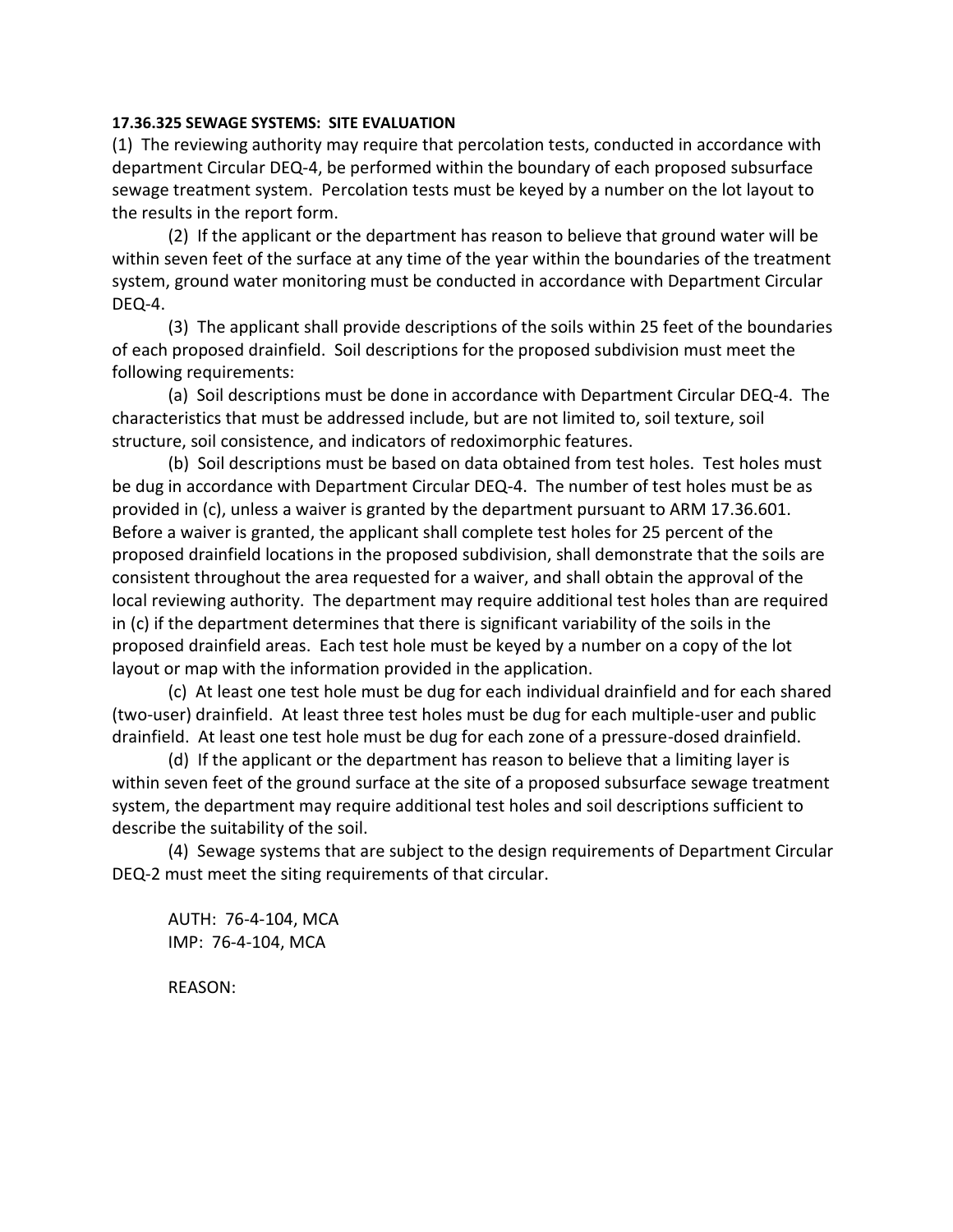# **17.36.326 SEWAGE SYSTEMS: OPERATION AND MAINTENANCE, OWNERSHIP, EASEMENTS, AND AGREEMENTS**

(1) The applicant shall demonstrate that all public and multiple-user sewage systems will be adequately operated and maintained and shall submit an operation and maintenance manual acceptable to the department. If required by Department Circulars DEQ-2 or DEQ-4, the operation and maintenance manual must meet the requirements of that circular. (2) Public systems must be owned by an individual or entity that meets the requirements of 75-6-126, MCA.

(3) For multiple-user systems, the reviewing authority may require the applicant to create a homeowners' association, county sewer district, or other administrative entity that will be responsible for operation and maintenance and that will have authority to charge appropriate fees.

(4) Easements must be obtained if the reviewing authority determines they are needed to allow adequate operation and maintenance of the system or to comply with 76-4-104(6)(i), MCA. Easements must be filed with the county clerk and recorder at the time the certificate of subdivision approval issued under this chapter is filed. Easements must be in one of the following forms:

(a) in writing signed by the grantor of the easement; or

(b) if the same person owns both parcels, shown on the plat or certificate of survey for the proposed subdivision.

(5) If an application includes a shared or multiple-user sewage system that serves more than one lot, the applicant shall submit to the reviewing authority a draft user agreement that identifies the rights and responsibilities of each user. User agreements must be in a form acceptable to the department.

AUTH: 76-4-104, MCA IMP: 76-4-104, MCA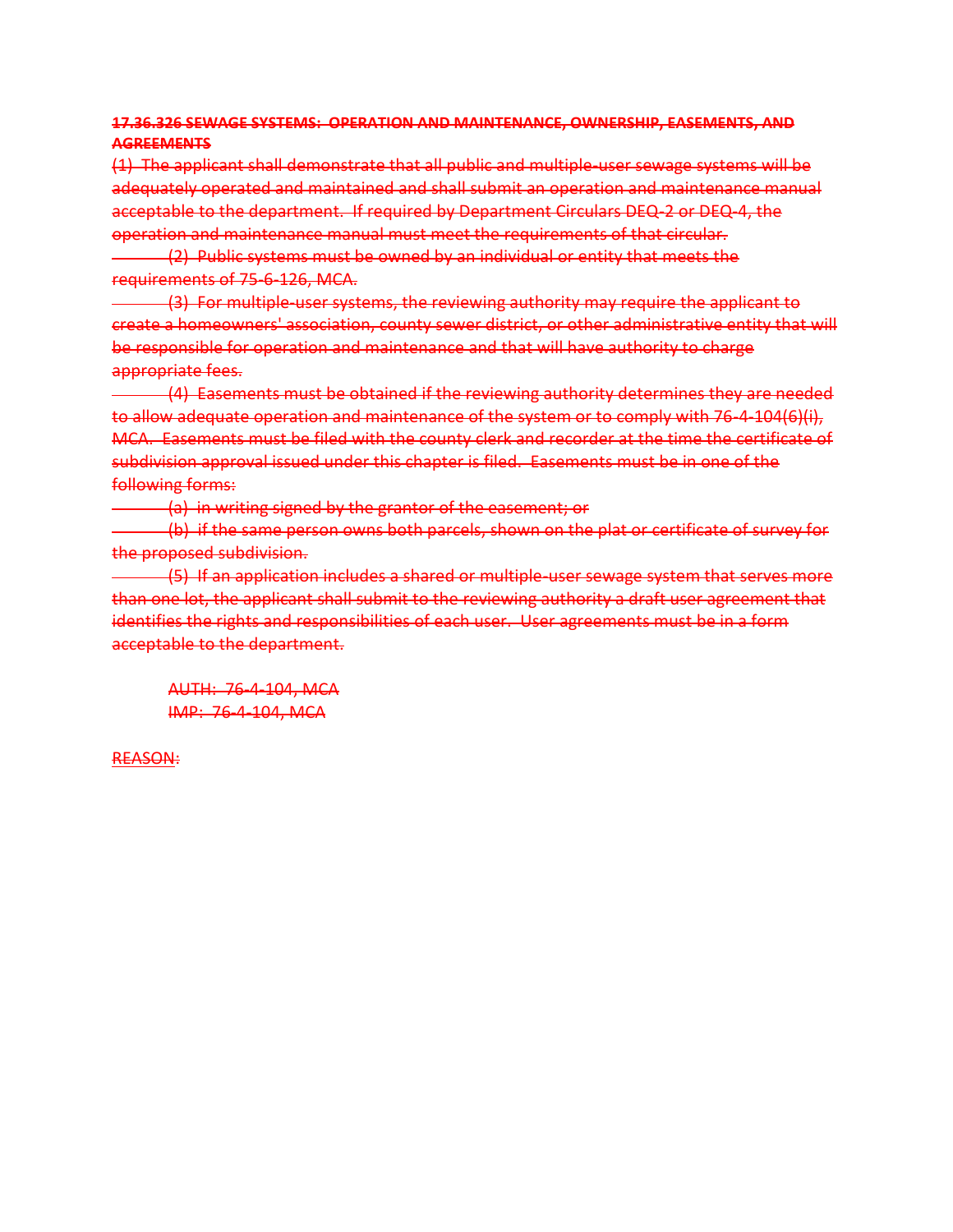# **17.36.327 SEWAGE SYSTEMS: EXISTING SYSTEMS**

(1) The provisions of (2) through (5) apply only to existing non-public sewage systems in proposed subdivisions. Facilities previously approved under Title 76, chapter 4, MCA will be reviewed in accordance with ARM 17.36.112. Public sewage supply systems must meet the requirements of Title 75, chapter 6, MCA, and rules promulgated thereunder.

(2) If an existing sewage treatment system is present, the department shall review the adequacy of the existing system for the proposed use and the capability of the existing system to operate without risk to public health and without pollution of state waters. To assist the department in making this determination, the applicant shall submit the following information, together with fees as provided in ARM 17.36.802:

(a) evidence demonstrating the proper hydraulic functioning of each existing system;

(b) evidence as to whether each existing system complied with state and local laws and regulations, including permit requirements, applicable at the time of installation; and

(c) evidence that each existing septic tank was pumped within three years prior to the department's review unless the existing septic tank is less than five years old.

(3) The setbacks requirements in ARM 17.36.323 apply, but may be waived for existing sewage systems pursuant to ARM 17.36.601.

(4) The applicant shall provide for a replacement area for each existing system. Unless a waiver is approved by the department pursuant to ARM 17.36.601, replacement areas must comply with the requirements of this subchapter.

(5) Existing cesspools and pit privies must be replaced by a system approved under this subchapter. Holding tanks may be allowed by waiver pursuant to ARM 17.36.321(3)(g)(ii). Existing sealed pit privies must also be replaced, unless they are at a facility owned and operated by a local, state, or federal unit of government, or are at a facility where use of a sealed pit privy is authorized by the Department of Public Health and Human Services.

AUTH: 76-4-104, MCA IMP: 76-4-104, MCA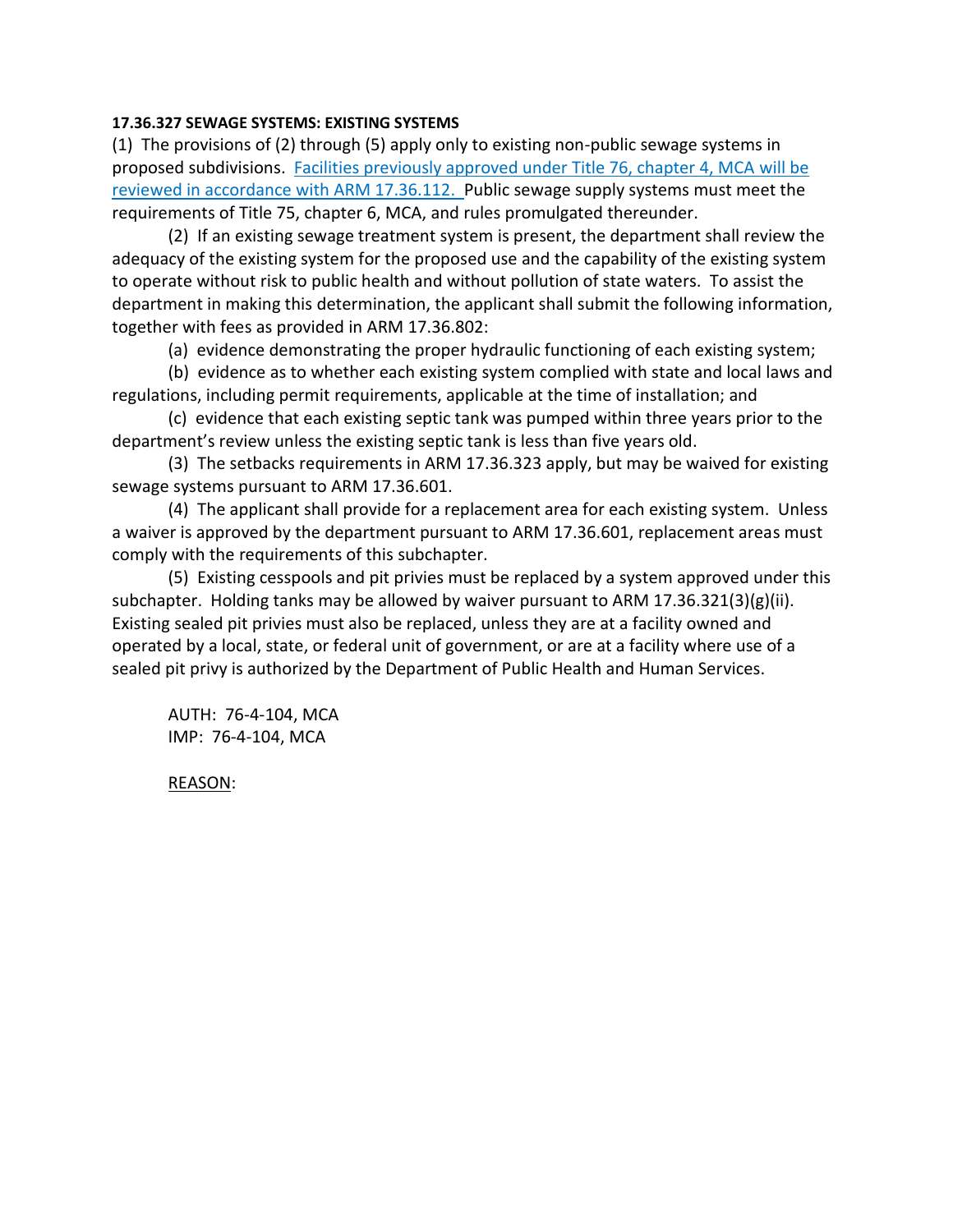### **17.36.328 CONNECTION TO PUBLIC WATER SUPPLY AND WASTEWATER SYSTEMS**

(1) New water supply and sewage disposal facilities in a proposed subdivision must be provided by a connection to a public water supply or wastewater system if any boundary of the subdivision is within 500 feet of any component of the public system and the public system meets the requirements of (2)(a) and (b). The department may grant a waiver, pursuant to ARM 17.36.601, of the requirement to connect to a public system if the applicant demonstrates that connection to the public system is physically or economically impractical, or that easements cannot be obtained. For purposes of this rule, a connection is economically practical if the cost of constructing the connection to the system is less than or equal to three times the cost of constructing approvable systems on the site.

(2) Unless a waiver is granted pursuant to ARM 17.36.601, the reviewing authority may not approve the connection of a proposed subdivision to an existing public system unless:

(a) the existing public system is approved by the department and is in compliance with the provisions of Title 75, chapter 6, part 1, MCA, and ARM Title 17, chapters 30 and 38;

(b) the managing entity of the public system certifies to the reviewing authority, on a form acceptable to the department, that:

(i) the system has an adequate capacity to meet the needs of the subdivision;

(ii) the connections are authorized;

(iii) the system is in compliance with ARM Title 17, chapter 38, and all other applicable department regulations; and

(iv) the appropriate water rights exist for this connection; and

(c) the applicant submits to the reviewing authority the name and public water supply ID (PWSID) number of the public system.

(3) If the proposed additional connections will create a new public system, the applicant shall submit plans and specifications for the entire system (existing and proposed) for review and approval by the department in accordance with the provisions of Title 75, chapter 6, part 1, MCA, and ARM Title 17, chapters 30 and 38.

AUTH: 76-4-104, MCA IMP: 76-4-104, MCA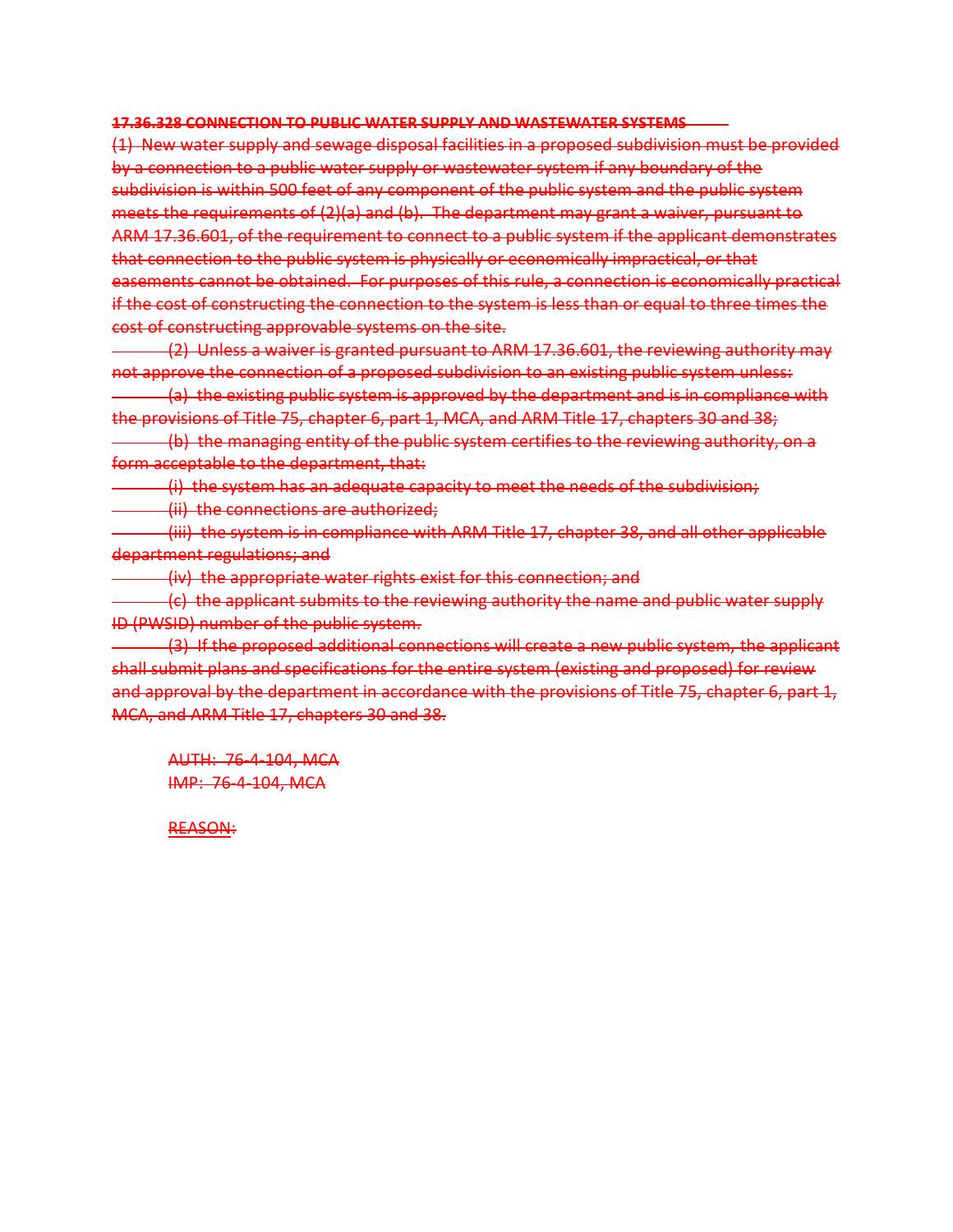**17.36.330 WATER SUPPLY SYSTEMS--GENERAL**

(1) The applicant shall demonstrate that water supply systems provide an adequate supply by showing that the following criteria are met:

(a) the maximum contaminant levels established in ARM Title 17, chapter 38, subchapter 2 may not be exceeded;

(b) the following flows must be provided:

(i) for individual and shared water supply systems, the flow indicated in ARM 17.36.332; (ii) for multiple-user water supply systems, the requirements set out in Department Circular DEQ-3; and

(iii) for public water supply systems, the requirements set out in Department Circulars DEQ-1 and DEQ-3;

(c) the necessary quantity and quality of water must be available at all times unless depleted by emergencies.

(2) If ground water is proposed as a water source, the applicant shall submit the following information:

(a) the location of the proposed ground water source must be shown on the lot layout, indicating distances to any potential sources of contamination within 500 feet and any known mixing zone as defined in ARM 17.30.502. If a potential problem is identified, the reviewing authority may require that all potential sources of contamination be shown in accordance with Department Circular PWS-6; and

(b) a description of the proposed ground water source, including approximate depth to water bearing zones and lithology of the aquifer.

(3) For lots two acres in size or less, the applicant shall physically identify the proposed well location by staking or other acceptable means of identification. For lots greater than two acres in size, the department may require the applicant to physically identify the well location.

(4) The reviewing authority may restrict the volume of water withdrawn from a proposed water source for a subdivision in order to ensure that an adequate water supply will be available at all times.

(5) Each existing and proposed drinking water well in a proposed subdivision must be centered within a 100-foot radius well isolation zone. Except as provided in 76-4-104(6)(i), MCA, each proposed well isolation zone must be located wholly within the boundaries of the proposed subdivision where the well is located unless an easement or, for public land, other authorization is obtained from the landowner to place the proposed well isolation outside the boundaries of the proposed subdivision. This section does not apply to the divisions provided for in 76-3-207, MCA, except those under 76-3-207(1)(b), MCA.

AUTH: 76-4-104, MCA IMP: 76-4-104, MCA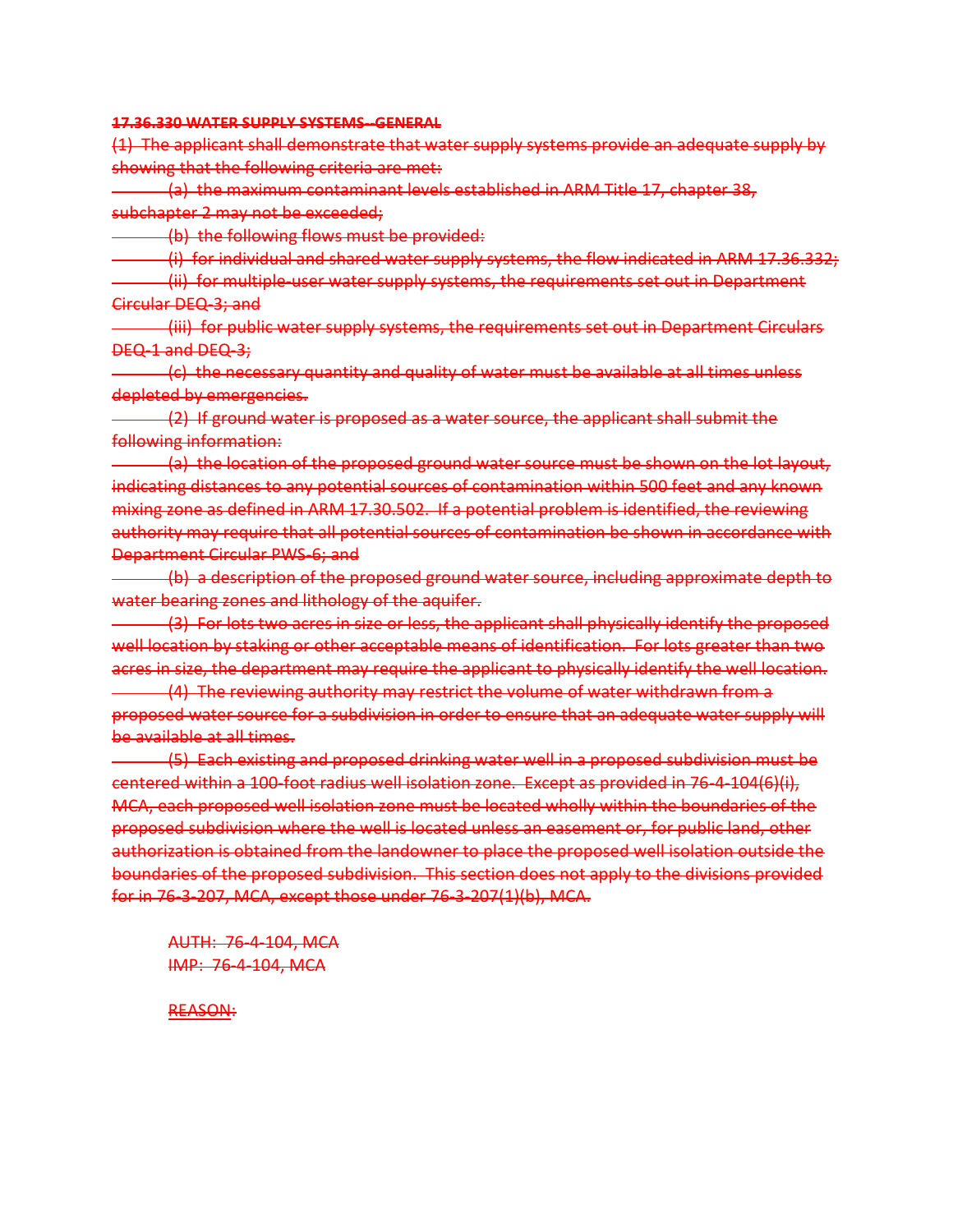#### **17.36.331 WATER SUPPLY SYSTEMS: WATER QUALITY**

(1) For non-public water supply systems, the following water quality requirements must be met:

(a) the applicant shall demonstrate that water quality is sufficient for the proposed subdivision. The reviewing authority may not approve a proposed water supply system if there is evidence that, after appropriate treatment, the concentration of any water quality constituent exceeds the human health standards in Department Circular DEQ-7, or the maximum contaminant levels established in ARM Title 17, chapter 38, subchapter 2. The necessary quality of water must be available at all times unless depleted by emergencies.

(b) the applicant shall obtain samples from wells in the proposed subdivision and shall provide analyses of the samples to the reviewing authority. If no wells exist in the proposed subdivision, the reviewing authority may accept samples from nearby water wells that are completed in the same aquifer as that proposed for the subdivision water supply. The samples may not be older than one year prior to the date of application. Water quality data must show the concentration of nitrates and nitrites and specific conductance. The reviewing authority may require testing of wells located near the proposed subdivision for additional constituents for which human health standards are listed in Department Circular DEQ-7, or in ARM Title 17, chapter 38, subchapter 2, if the reviewing authority believes that those constituents may be present in harmful concentrations. Analyses must be conducted by a laboratory certified by the Department of Public Health and Human Services for analyses of water samples for public water systems.

(i) the applicant shall provide the well log for every well from which a ground water sample is collected. If a well log is not available, the applicant shall provide information about the well depth and depth to static water level. The reviewing authority may require additional information to demonstrate that ground water quality is sufficient for the proposed subdivision;

(ii) the applicant shall accurately identify, on a topographic map or lot layout document, the location of every well from which a ground water sample is taken; and

(iii) the requirement to sample for nitrates and nitrites and specific conductance does not apply if the reviewing authority determines that information from nearby water wells, which are completed in the same aquifer as that proposed for the subdivision water supply, or a hydrogeological report confirms that the proposed water supply will be of acceptable quality.

(c) the minimum setback distances set out in Table 2 of ARM 17.36.323 must be maintained for all new and existing water sources. A drinking water supply well may not be constructed within 100 feet of a ground water mixing zone granted pursuant to ARM Title 17, chapter 30, subchapter 5.

(d) the reviewing authority may require greater than a 100-foot horizontal separation between a well and surface water if there is a potential that the well may be influenced by contaminants in the surface water. In determining the appropriate separation between a well and surface water, the reviewing authority may consider factors such as well location, well construction, aquifer material, hydraulic connection between the aquifer and watercourse, and other evidence of the potential for surface water contamination. The reviewing authority may also require that the proposed water source be tested for surface water influence in accordance with Department Circular PWS-5.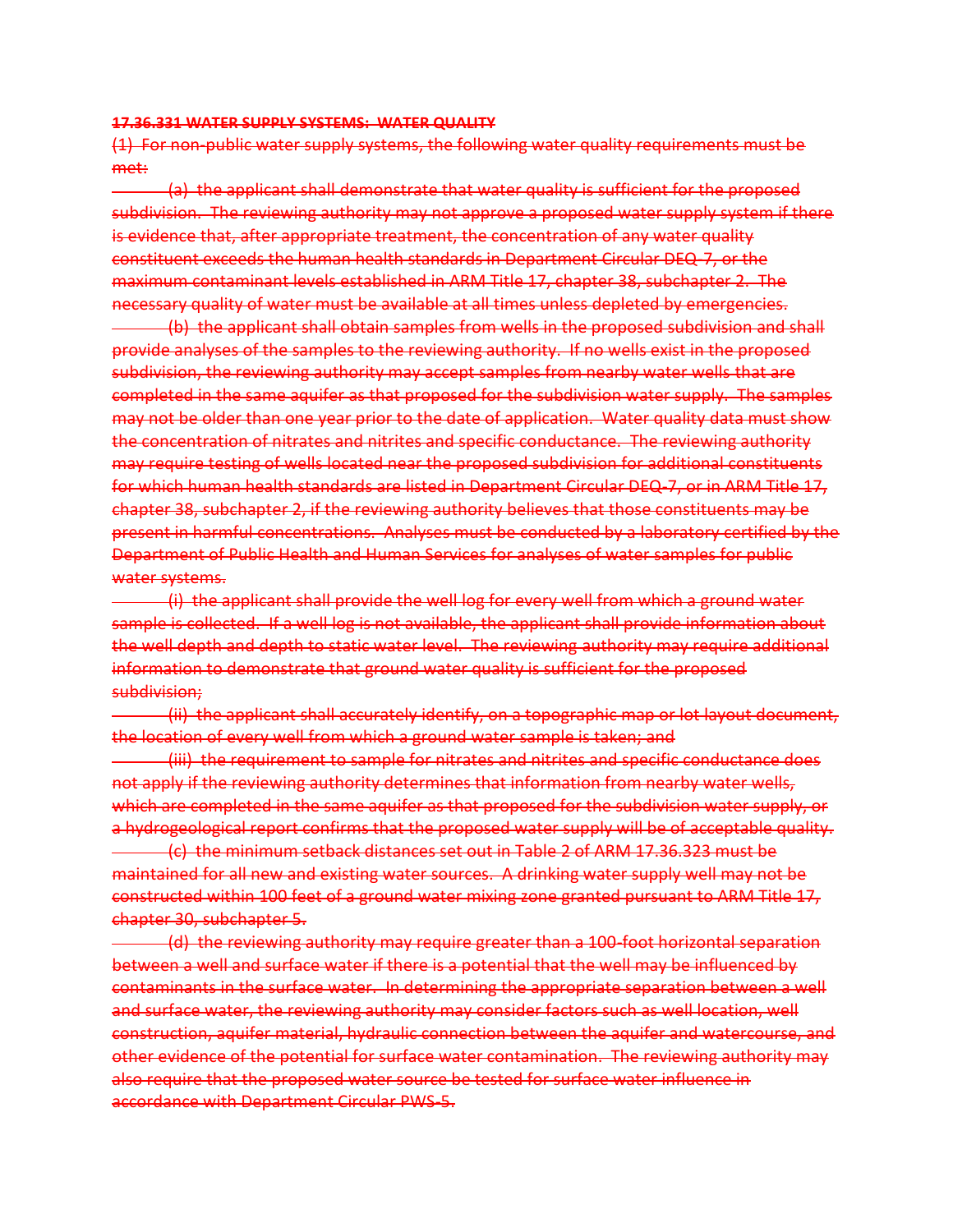(e) wells must have unperforated casing to a minimum depth of 25 feet below ground surface unless the reviewing authority finds that, based upon geological information provided by the applicant, a lesser depth will ensure that the other requirements of this rule are satisfied. The reviewing authority may require unperforated casing to a depth greater than 25 feet if water of better chemical or microbiological quality can be obtained from a deeper zone. (f) a surface water or ground water source under the direct influence of surface water, as described in Department Circular PWS-5, may not be used as a water source for a non-public system.

(2) Public water supply systems are subject to the requirements of Title 75, chapter 6, MCA, and rules promulgated thereunder.

AUTH: 76-4-104, MCA **IMP: 76-4-104, MCA**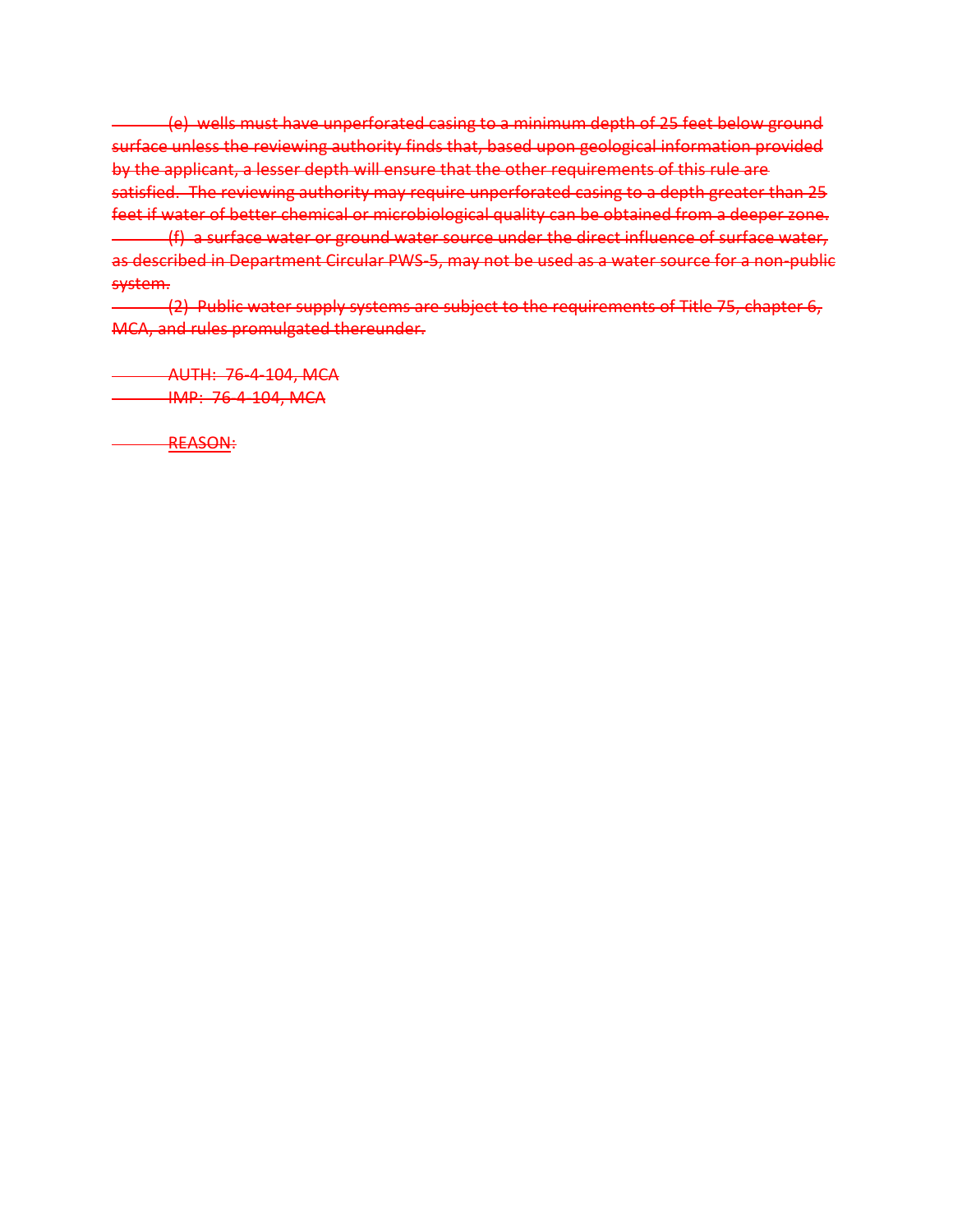#### **17.36.332 WATER SUPPLY SYSTEMS: WATER QUANTITY AND DEPENDABILITY**

(1) The applicant shall demonstrate that ground water quantity is sufficient for the proposed subdivision. The necessary quantity of water must be available at all times unless depleted by emergencies. The applicant shall show that the following minimum flows are available:

(a) an individual water system must provide a sustained yield of at least ten gallons per minute over a one-hour period, six gallons per minute over a two-hour period, or four gallons per minute over a four-hour period. For purposes of the minimum flows identified in this rule, sustained yield must be based on water that is supplied from the aquifer, not from well bore storage;

(b) a shared water system must provide a sustained yield of at least 15 gallons per minute over a one-hour period or ten gallons per minute over a two-hour period;

(c) multiple-user water supply systems must meet the flow requirements in Department Circular DEQ-3; and

(d) public water supply systems must meet the flow requirements set out in Department Circulars DEQ-1 and DEQ-3.

(2) The minimum flows required in (1)(a) and (b) must be demonstrated through one or more of the following, as determined by the reviewing authority:

(a) test wells within the proposed subdivision;

(b) well logs and testing of nearby wells;

(c) hydrogeological reports; or

(d) ground water modeling.

(3) For individual and shared water supply systems, the reviewing authority may require pumping tests for one or more wells to demonstrate sufficient quantity and dependability of the ground water sources. The tests must be conducted pursuant to Department Circular DEQ-3.

(4) The reviewing authority may restrict the volume of water withdrawn from a proposed water source for a subdivision in order to ensure that an adequate water supply will be available at all times.

(5) When the proposed water supply is an unconfined aquifer and a significant recharge source is from irrigation ditches or irrigated fields, the reviewing authority may require the applicant to demonstrate that the source will produce a water supply that is sufficient in terms of water quality, quantity and dependability for the proposed subdivision if all irrigation-related recharge to the aquifer is eliminated. (6) The department may allow, pursuant to a waiver under ARM 17.36.601, a lesser flow than those set out in (1)(a) and (b) if the applicant demonstrates that the water supply system provides a sufficient quantity of water to meet demands and that adequate storage is provided to meet peak demand.

(7) The reviewing authority may require the applicant to submit information in addition to that required in (1) through (5) to demonstrate the dependability of the ground water supply if the reviewing authority believes that dependability is questionable. At a minimum, the applicant shall provide evidence that the aquifer can supply, by itself or through recharge from surrounding geologic units, water to wells in an amount equal to the proposed ground water withdrawals.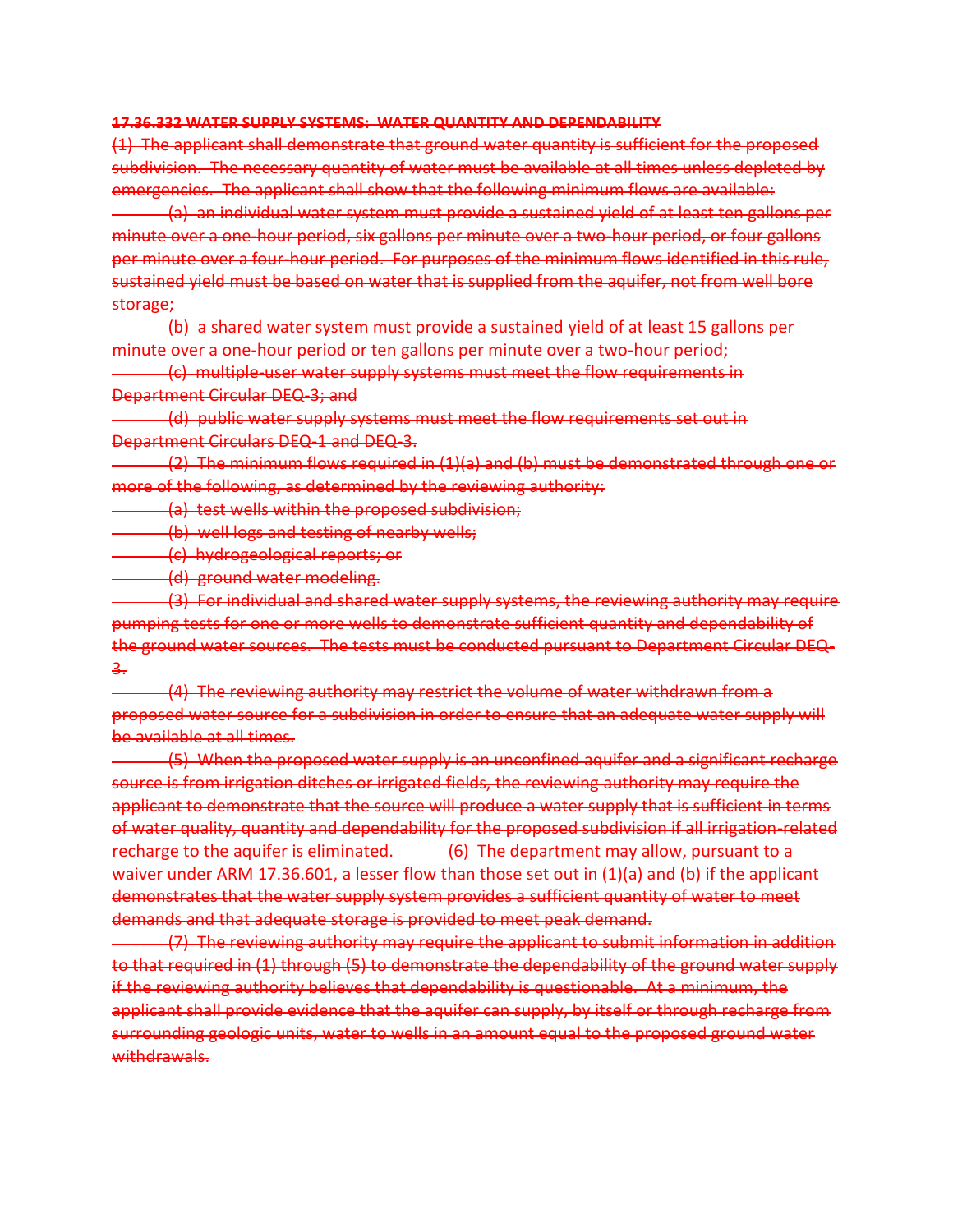(8) If water is to be supplied by means other than individual on-site wells, the reviewing authority shall also review the applicant's information, required under ARM 17.36.103(1)(h), and water use agreements to determine the quantity and dependability of the water supply. (9) If the proposed water supply is from wells or springs, the water right information in ARM 17.36.103(1)(s) is required.

AUTH: 76-4-104, MCA **IMP: 76-4-104, MCA**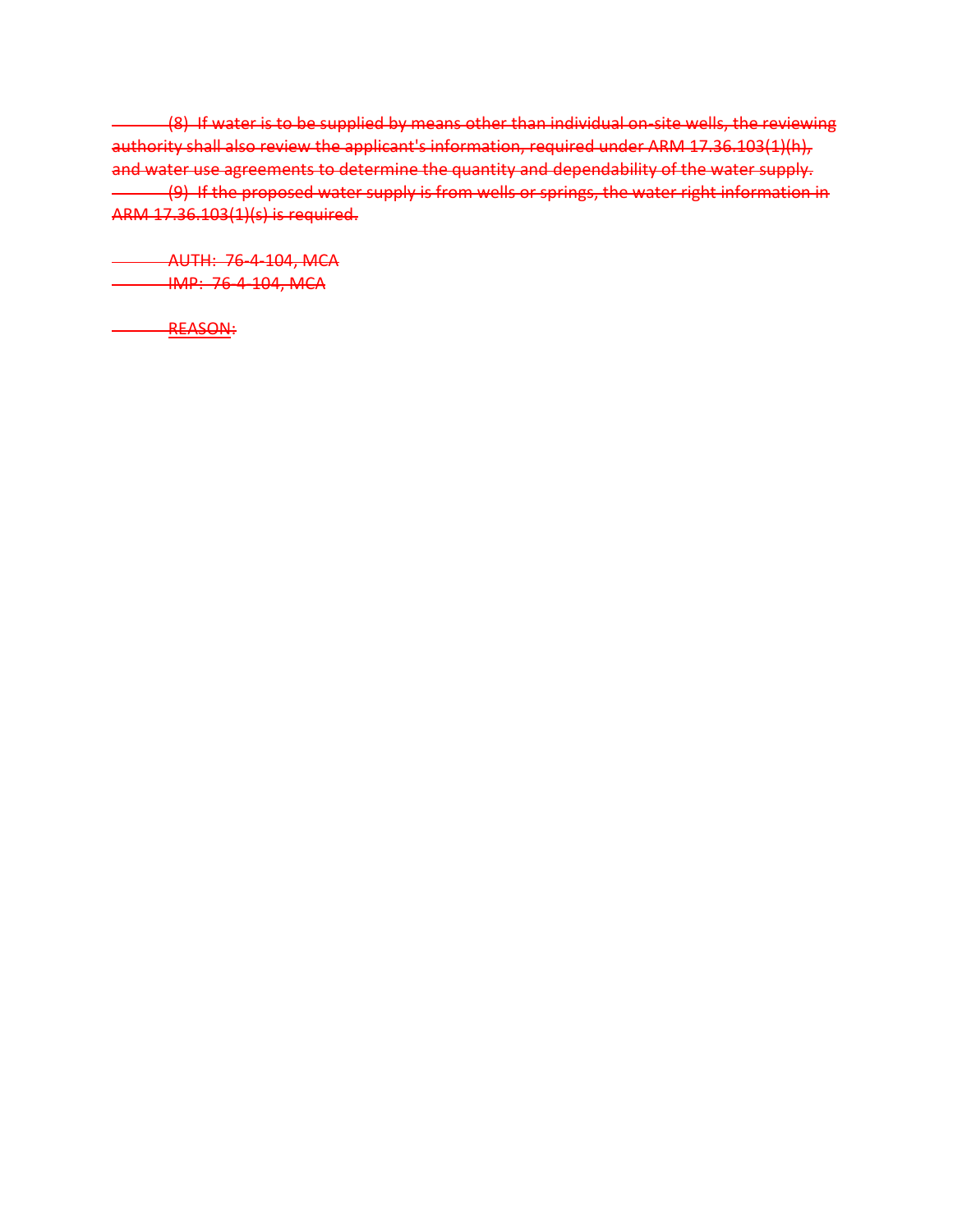#### **17.36.333 WATER SUPPLY SYSTEMS: DESIGN AND CONSTRUCTION**

(1) The applicant shall meet the following requirements relating to the design and construction of water supply systems:

(a) individual and shared wells must be constructed in accordance with ARM Title 36, chapter 21, subchapter 6, unless the requirements of this subchapter are more stringent; (b) multiple-user water supply systems must be designed and constructed in accordance with Department Circular DEQ-3, and ARM Title 36, chapter 21, subchapter 6, unless the requirements of this subchapter are more stringent;

(i) multiple-user water supply systems with six or more connections, including connections outside of a proposed subdivision, must be designed by a professional engineer. If an existing system is expanded to serve six or more connections, the expansion must be designed by a professional engineer. The reviewing authority may require smaller systems that it determines to be complex (e.g., a water supply system with substantial pressure difference through the distribution system) to be designed by a professional engineer. Systems required by this rule, which must be designed by a professional engineer, are subject to the requirements of ARM 17.36.314;

(ii) if more than one multiple user water system is proposed for a subdivision, the systems must be tied together to ensure greater system reliability. The department may grant a waiver, pursuant to ARM 17.36.601, of this provision if the applicant demonstrates that interconnection of the systems is physically or economically impractical or would create an environmental or public health concern;

(c) the reviewing authority may require additional well construction and/or testing requirements not required in ARM Title 36, chapter 21, subchapter 6 or in department Circular DEQ-3, to ensure that wells within a particular subdivision will provide an adequate water supply.

(2) Public water supply systems are required to meet the requirements of Title 75, chapter 6, MCA, and rules promulgated thereunder.

AUTH: 76-4-104, MCA **IMP: 76-4-104, MCA**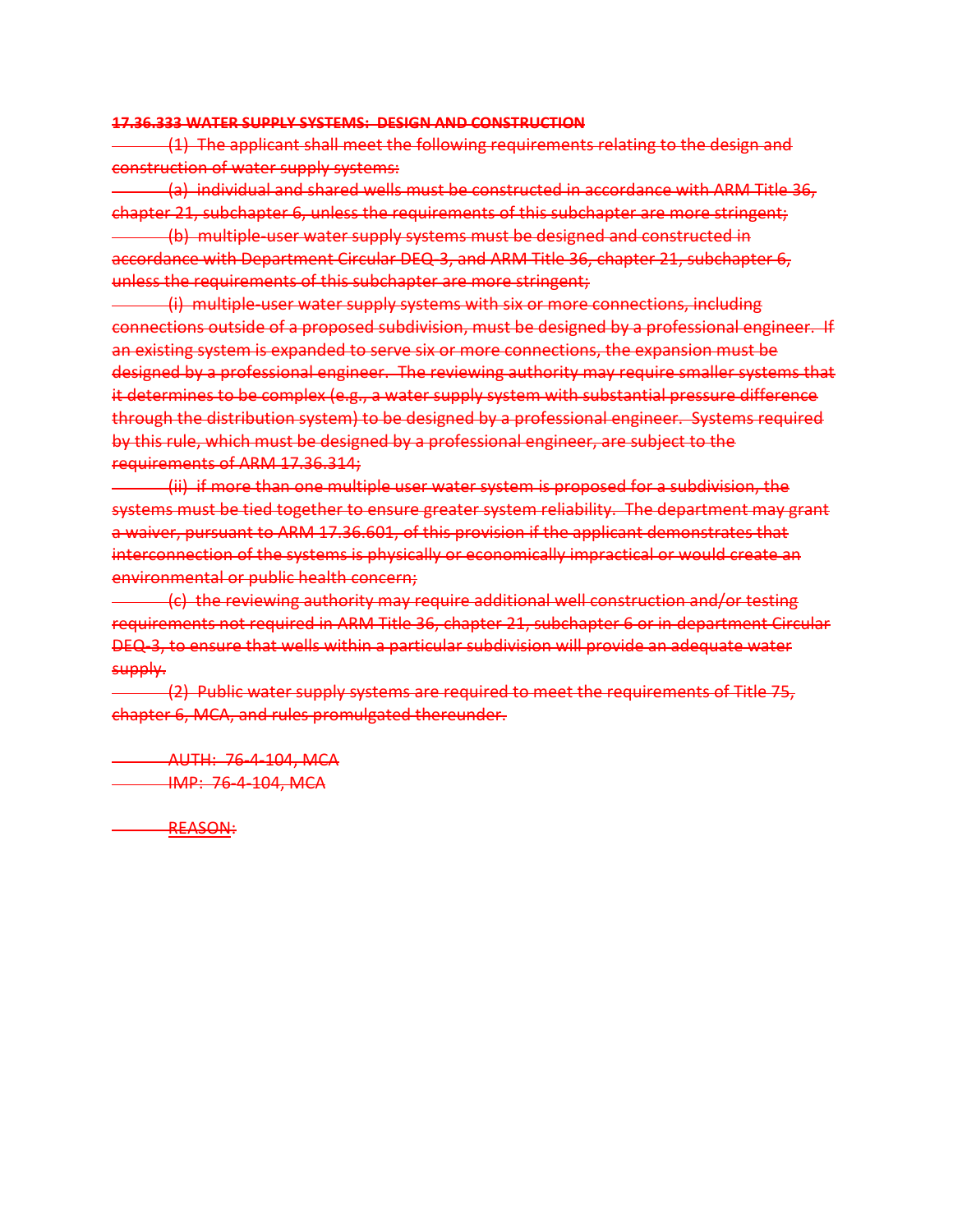# **17.36.334 WATER SUPPLY SYSTEMS: OPERATION AND MAINTENANCE, OWNERSHIP, EASEMENTS, AND AGREEMENTS**

(1) If a proposed subdivision includes a public or multiple-user water supply system, the applicant shall submit to the reviewing authority an operation and maintenance plan for the system. The plan must ensure that the system will be adequately operated and maintained.

(2) Public systems must be owned by an individual or entity that meets the requirements of 75-6-126, MCA. The owner must be responsible for operation and maintenance and must have authority to charge appropriate fees.

(3) For multiple-user systems, the reviewing authority may require the applicant to create a homeowners' association, county water district, or other administrative entity that will be responsible for operation and maintenance and that will have authority to charge appropriate fees.

(4) Easements must be obtained if the reviewing authority determines they are needed to allow adequate operation and maintenance of the system or to comply with 76-4-104(6)(i), MCA. Easements must be filed with the county clerk and recorder at the time the certificate of subdivision approval issued under this chapter is filed. Easements must be in one of the following forms:

(a) the easement must be in writing signed by the grantor of the easement; or (b) if the same person owns both parcels, the easement must be shown on the plat or certificate of survey for the proposed subdivision.

(5) If an application includes a shared or multiple-user water supply system that serves more than one lot, the applicant shall submit to the reviewing authority a draft user agreement that identifies the rights and responsibilities of each user. User agreements must be in a form acceptable to the department.

AUTH: 76-4-104, MCA IMP: 76-4-104, MCA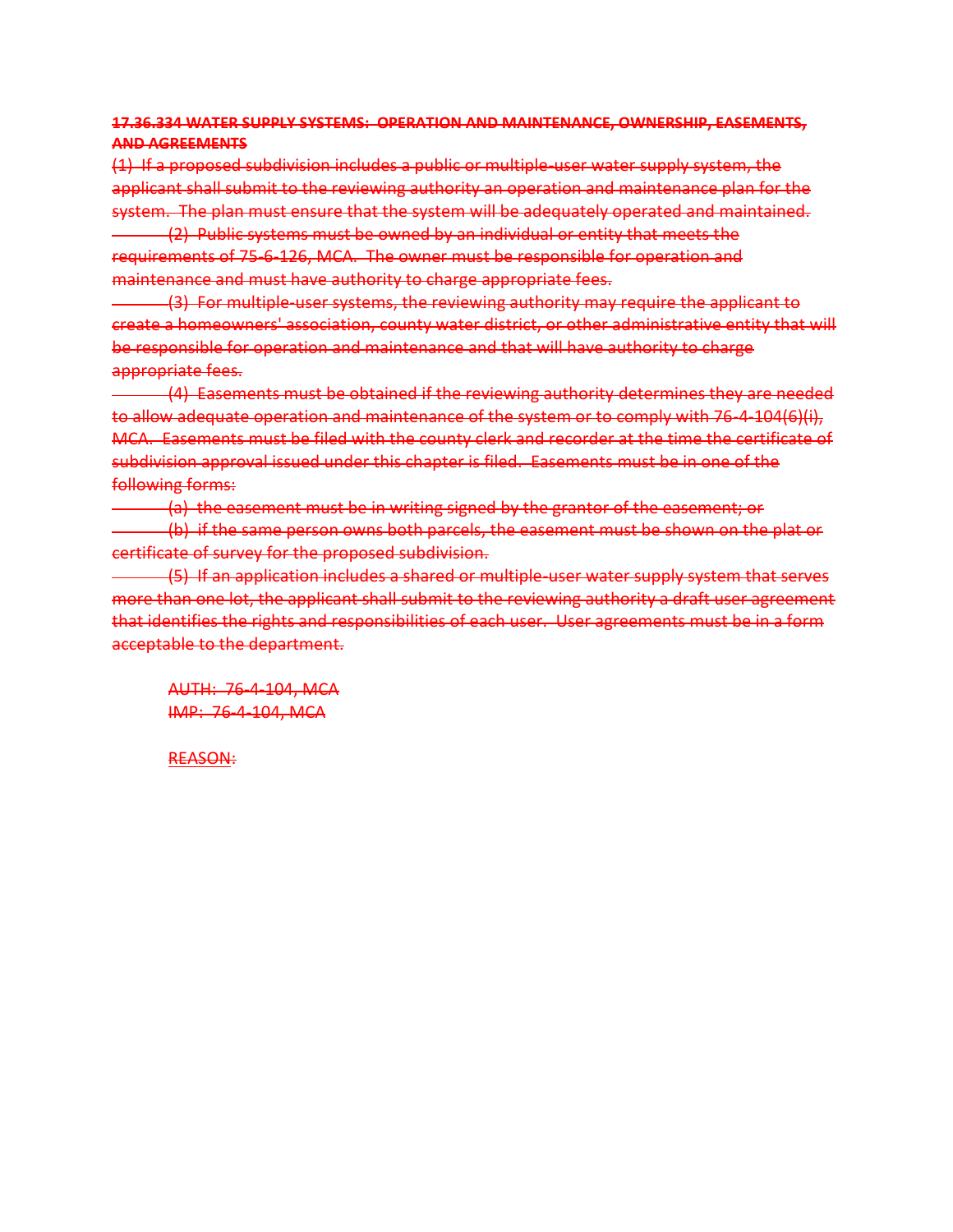#### **17.36.335 WATER SUPPLY SYSTEMS: EXISTING SYSTEMS**

(1) The provisions of (2) through (3)(b) apply only to existing non-public water supply systems in proposed subdivisions. Public water supply systems must meet the requirements of Title 75, chapter 6, MCA, and rules promulgated thereunder.

(2) Existing non-public water supply systems within a proposed subdivision must meet all requirements of this chapter or, if previously approved by the reviewing authority, the rules in effect at the time of approval. The department may grant a waiver, pursuant to ARM 17.36.601, from:

(a) the setback requirements in ARM 17.36.323; and

(b) the well construction requirements of ARM 17.36.333, if the applicant provides adequate evidence that compliance with such requirements is not necessary to ensure an adequate water supply.

(3) For existing non-public water supply systems within a proposed subdivision, the applicant shall submit information to allow the reviewing authority to review the quality, quantity, and dependability of the existing system.

(a) The applicant shall submit, for each existing water supply source, water quality analyses for nitrates, nitrites and specific conductance. If an existing well is currently being used as a potable water supply within a proposed subdivision, a total coliform analysis must also be conducted. The nitrates, nitrites and specific conductance sample may not be older than one year prior to the date of the application. The coliform sample may not be older than six months prior to the date of application. If an existing well is not currently used as a potable water supply but will be converted to a potable water supply, a total coliform analysis must be conducted when it is put into use. The analysis must be performed by a laboratory certified by the department of public health and human services for analyses of water samples for public water systems. The reviewing authority may not approve the use of an existing system if there is evidence that, after appropriate treatment, the concentration of any ground water constituent exceeds the human health standards in Department Circular DEQ-7, or the maximum contaminant levels established in ARM Title 17, chapter 38, subchapter 2.

(b) To characterize the water supply, the applicant must show, through a well log or other means, the depth to static water in the well and the total well depth.

AUTH: 76-4-104, MCA IMP: 76-4-104, MCA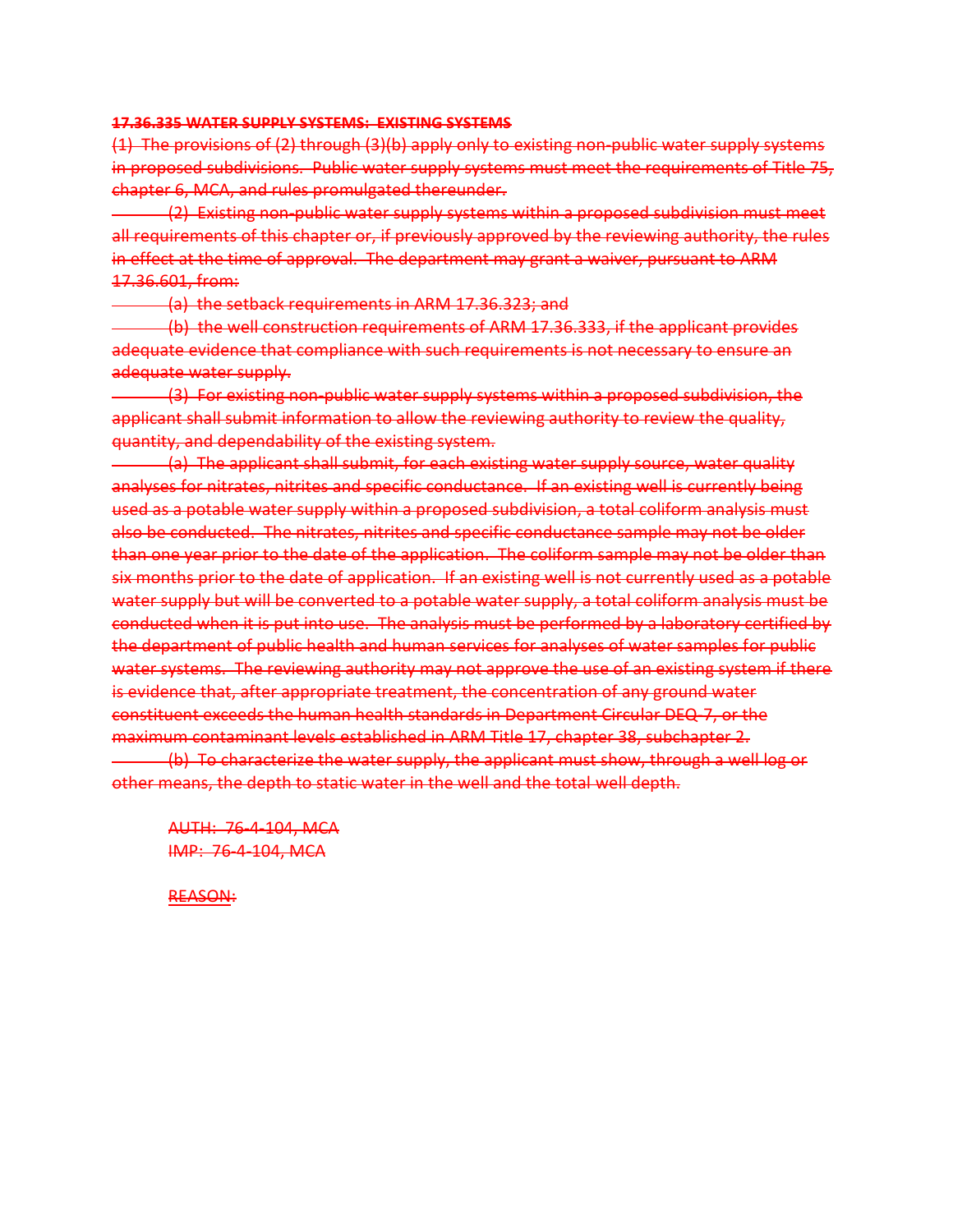### **17.36.336 ALTERNATE WATER SUPPLY SYSTEMS**

(1) The provisions of this rule apply only to proposed non-public alternate water supply systems in subdivisions. Public water supply systems must meet the requirements of Title 75, chapter 6, MCA, and rules promulgated thereunder.

(2) A water source other than a well may be developed only if the applicant:

(a) shows that it is not economically feasible to develop a well or that ground water quality, quantity, or dependability is unacceptable; and

(b) complies with the other requirements set out in this rule.

(3) The applicant shall provide evidence to the reviewing authority that the alternate water source is sufficient in terms of quality, quantity, and dependability.

(4) Springs, when developed as an alternate water system, must be constructed in accordance with a plan approved by the reviewing authority and in accordance with Department Circular DEQ-11. Springs must also meet the requirements for wells regarding quality, quantity and dependability in ARM 17.36.331 and 17.36.332.

(5) The reviewing authority may require that the applicant collect information regarding quality, quantity, and dependability of the water supply at specified times of the year.

(a) The reviewing authority may require water quality sampling to test for direct influence by surface water. Such sampling may include:

(i) testing for pH, temperature, conductivity, and turbidity;

(ii) testing for parameters with human health standards listed in Department Circular DEQ-7;

(iii) testing for organisms that indicate direct influence by surface waters according to Department Circular PWS-5; and

(iv) seasonal bacteriological testing.

(b) The reviewing authority may determine the adequacy of water quantity and water dependability based upon flows during the seasonal low-flow period.

(6) Cisterns may be utilized only if:

(a) a potable water source is available for hauling within a reasonable distance from the cistern and:

(i) a licensed water hauler supplies water for the cistern and provides a letter verifying that the subdivision will be served by the hauler's business; or

(ii) the water supply is from a public water system and the owner of the public water system certifies that water is available from the public water system to serve the applicant's cistern;

(b) all water is hauled and disinfected in accordance with ARM Title 17, chapter 38, subchapter 5, or a reviewing authority-approved plan; and

(c) the cistern is constructed and installed in accordance with a plan approved by the reviewing authority and in accordance with department Circular DEQ-17.

AUTH: 76-4-104, MCA IMP: 76-4-104, MCA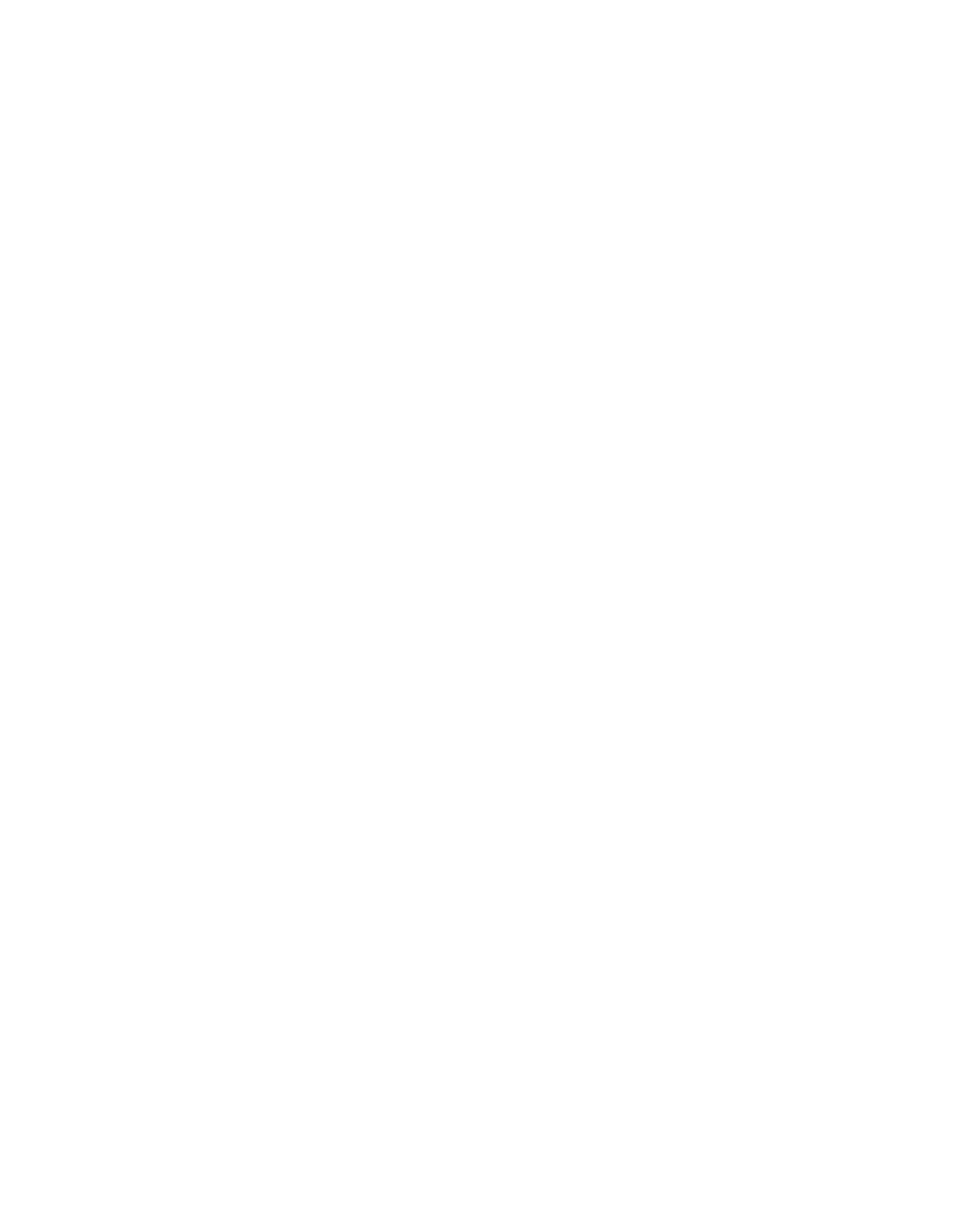# **17.36.340 LOT SIZES**

(1) This rule sets out, for purposes of the review of proposed subdivisions, the requirements for minimum lot or parcel size.

(2) Subject to (4), each proposed new subdivision lot, area proposed for condominiums, or area proposed for permanent multiple spaces for recreational camping vehicles or mobile homes, must be of sufficient size to satisfy all of the following criteria:

(a) facilities on each lot must comply with the setback requirements in ARM 17.36.323, except that setbacks for existing sewage systems may be waived pursuant to ARM 17.36.327(3);

(b) drainfield mixing zones must be located in compliance with ARM 17.36.322(5);

(c) well isolation zones must be located in compliance with ARM 17.36.330(4); and

(d) as shown on the lot layout document, each lot must have adequate space for the sewage treatment system, drainfield replacement area, water supply, and all permanent structures including, but not limited to, driveways, houses, garages, ditches, service lines, easements, and utilities. Easements may be used to satisfy this requirement.

(3) For lots created before July 1, 1973, and for which sanitary restrictions are proposed to be lifted, the requirements of (2)(a) and (d) apply, subject to the provisions of ARM 17.36.106(3).

(4) The reviewing authority may require lot sizes larger than those allowable under (2) if necessary to protect human health or water quality.

AUTH: 76-4-104, MCA IMP: 76-4-104, MCA